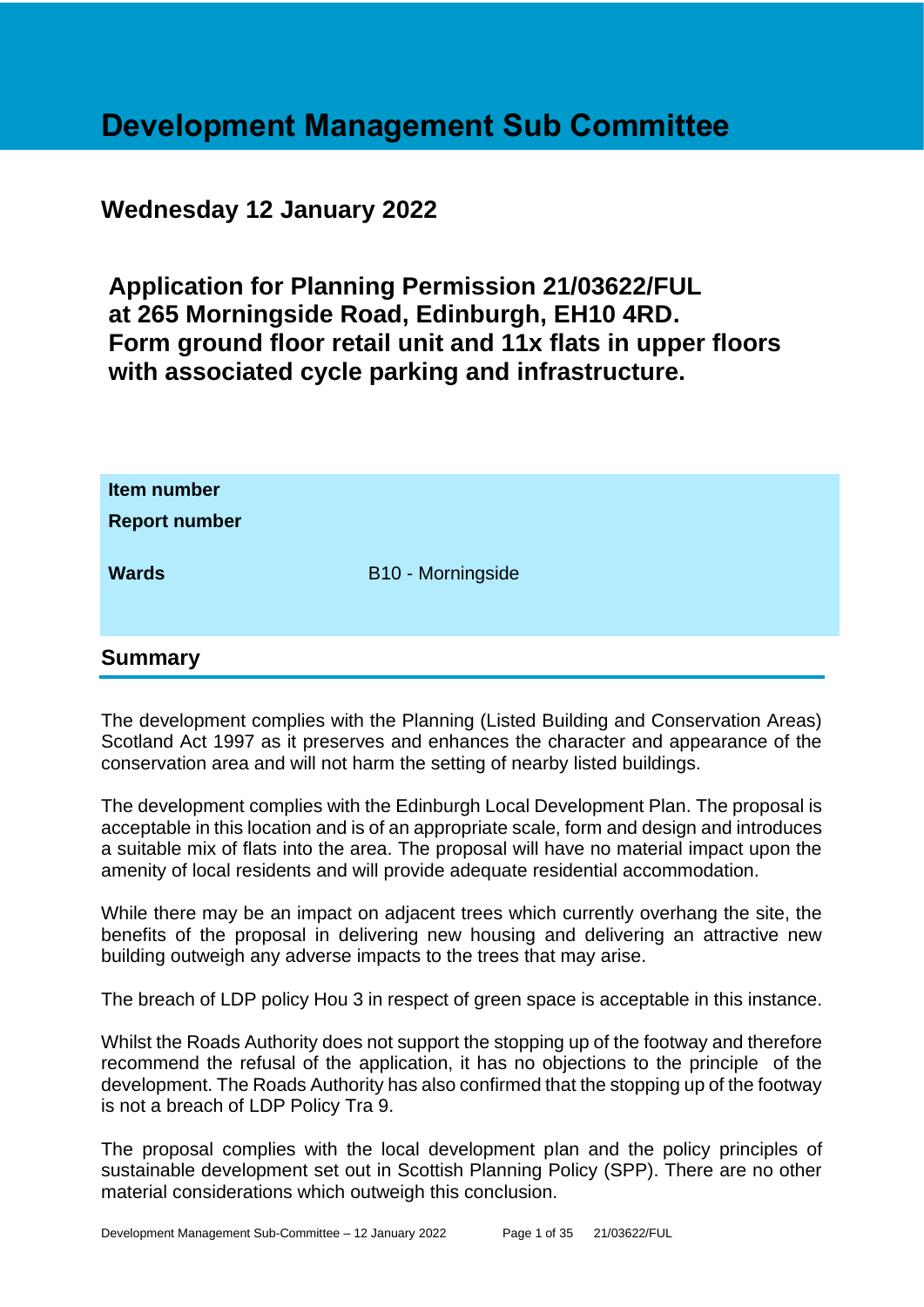## **Links**

| <b>Policies and guidance for</b> | LDPP, LDEL01, LDES01, LDES03, LDES04,        |
|----------------------------------|----------------------------------------------|
| this application                 | LDES05, LDES06, LDES13, LEN03, LEN06, LEN09, |
|                                  | LEN12, LEN16, LEN21, LHOU01, LHOU02,         |
|                                  | LHOU03, LHOU04, LRET03, LTRA02, LTRA03,      |
|                                  | LTRA04, NSG, NSGD02, HES, HESSET, OTH,       |
|                                  | CRPMON, SPP,                                 |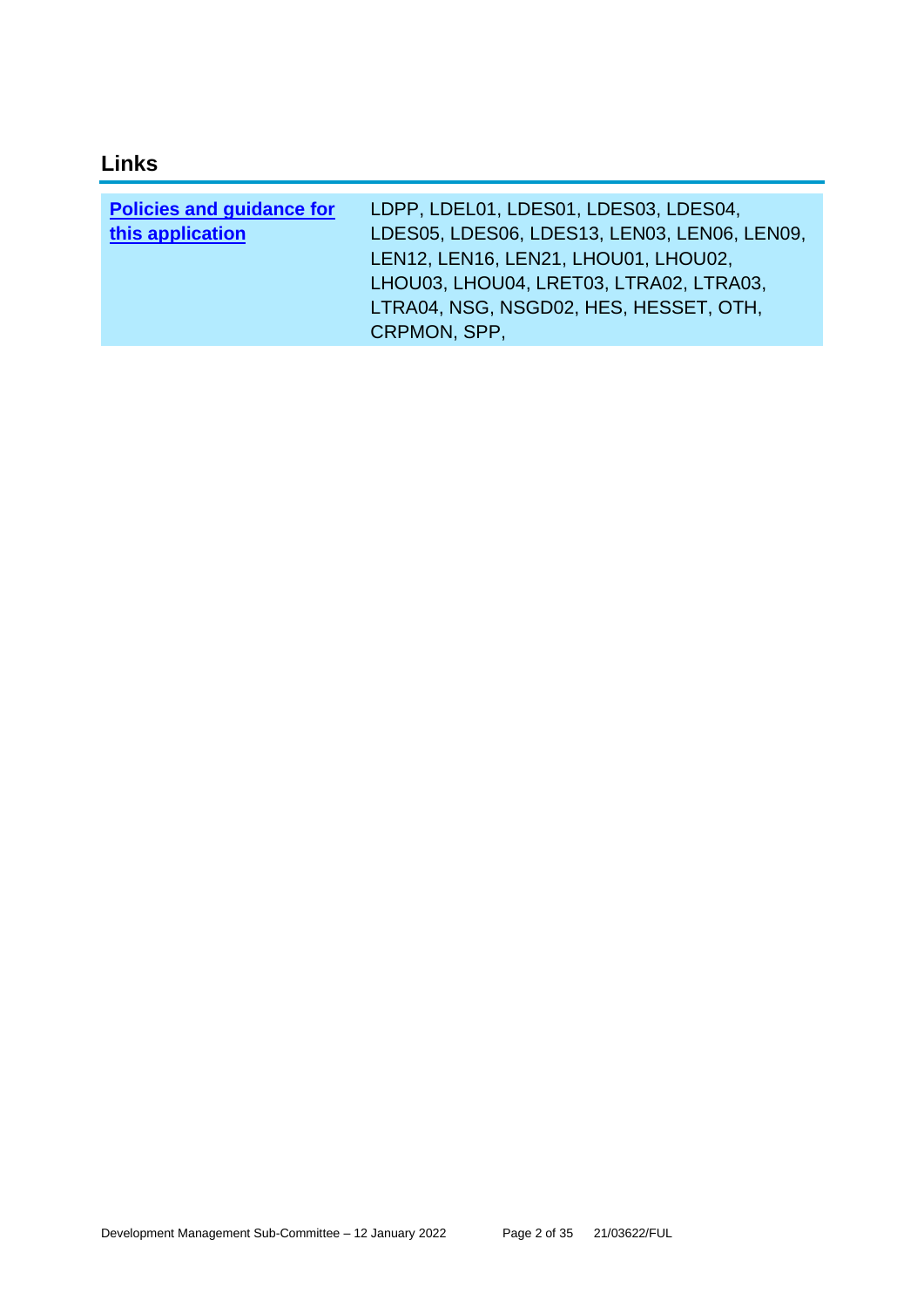# **Report**

## **Application for Planning Permission 21/03622/FUL at 265 Morningside Road, Edinburgh, EH10 4RD. Form ground floor retail unit and 11x flats in upper floors with associated cycle parking and infrastructure**

## **Recommendations**

**1.1** It is recommended that this application be Granted subject to the details below.

### **Background**

#### **2.1 Site description**

The site is the former Morningside Post Office, located on the east side of Morningside Road between Jordan Lane and Hermitage Terrace. The total site area is 585sqm.

There is currently a 1960's building on the site which is flat roofed, single storey to the front, facing Morningside Road, and two storeys to the rear. The building is set back from the established building line along Morningside Road. The building is externally finished in a mixture of red and grey brick, render and cladding to the side. It is currently boarded up and has been subject to vandalism.

To the north of the site there is a row of single storey retail units fronting on to Morningside Road and the rear gardens of a four storey tenement block on Jordan Lane. The west boundary of the site faces onto Morningside Road where there are 5 storey tenement blocks with retail to the ground floor.

To the east of the site there is a service lane which provides access to the rear of the site and the adjacent Ball Room Sports Bar.

There is a pedestrian lane (Jordan Burn Close) along the south boundary of the site which runs above the culverted Jordan Burn.

The southern boundary of the site is lined with a stone wall. Directly to the south of the site there is a grassed area with some large mature trees. To the south east of the site is the category B listed, former Morningside Braid Church and hall (LB 27655, listed on 14 December 1970). These buildings are now utilised as a nursery and a Pizza Express.

This application site is located within the Morningside Conservation Area.

#### **2.2 Site History**

There is no relevant planning history for this site.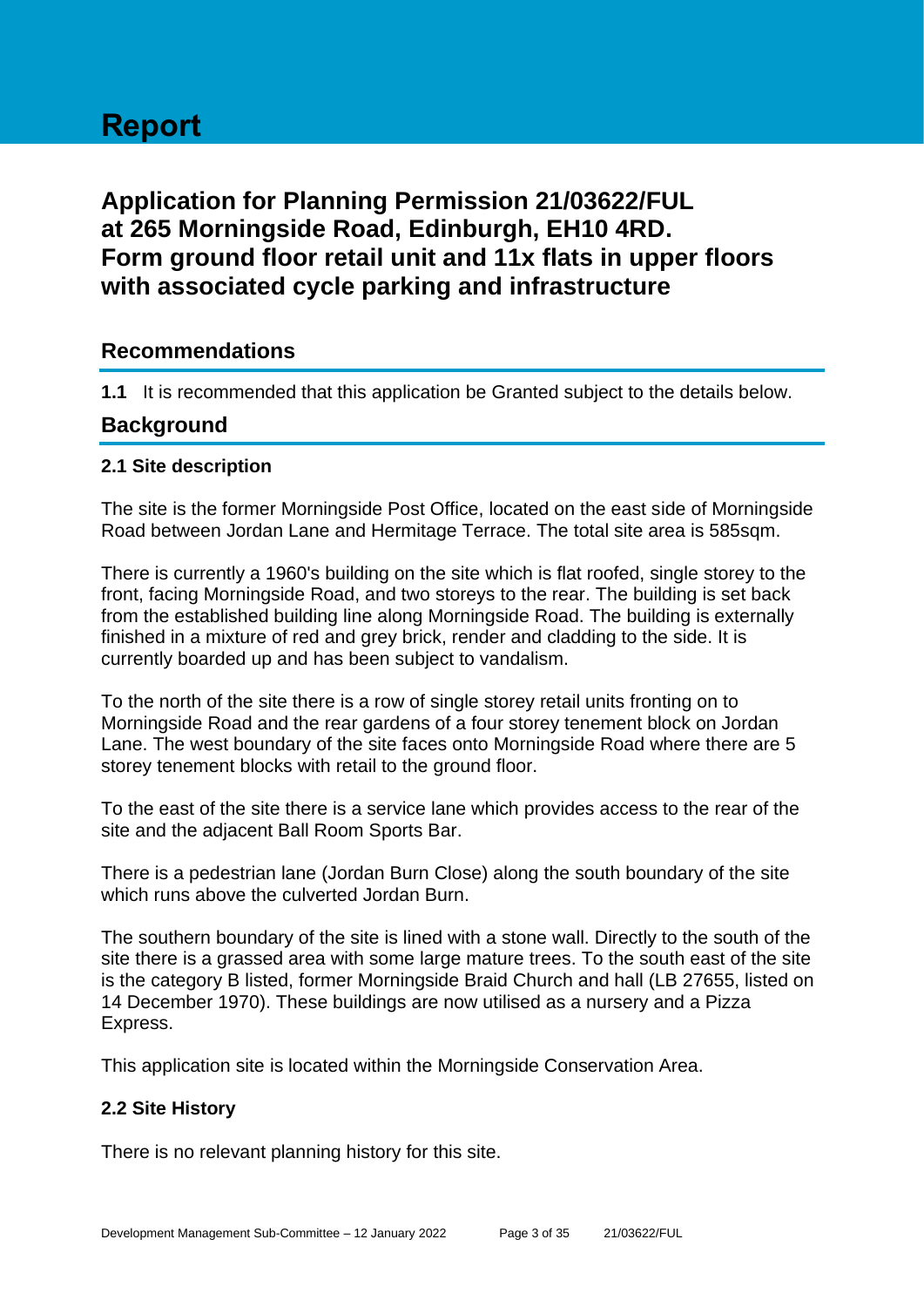## **Main report**

#### **3.1 Description of the Proposal**

The application is for planning permission for the formation of a largely four storey building created by constructing two to three storeys on top of the existing ground floor retail unit within the site. The ground floor retail unit will also be renovated and extended.

The building line of the existing structure at ground floor level will be extended forward by approximately 3.1 metres so that it lines up with the established building line along the street. The resultant retail area formed will be 247sqm with a back of house space of 135sqm.

The proposed floors above will be utilised as residential accommodation comprising seven flats with one bedroom and four flats with two bedrooms.

The development will have a flat roof and will have a maximum height of approximately 13.5 metres and a depth of around 29 metres.

The proposal will be four storeys to the front and much of the rear. However, it will step down to the rear along its northern boundary.

The majority of the principal elevation of the building will be finished in ashlar stone, with small zinc inserts, whilst the south facing elevation of the new build element will also be finished in ashlar stone as will the north facing elevation that will be visible from Morningside Road. The rear elevation of the proposal will be finished in render and ashlar stone. The existing structure on the site which has a brick/rendered finish to the side and rear will remain but will be fully rendered.

Three of the proposed properties will have access to raised terraces. As the properties will be constructed above an existing retail unit, which extends substantially back into the site, there are no opportunities for green space at the ground level.

The development will be car-parking free with 22 secure cycle spaces for residents, two cycle spaces for staff and one for customers of the shop. The Jordan Burn Close which runs along the south of the site will be retained.

#### Previous Scheme

The external walls of the proposal were to be finished in a larger percentage of render, whilst non-combustible cladding was also proposed.

#### Supporting documents

Information submitted in support of application is available to view on the Planning and Building Standards Online Services:

- − Flood risk assessment report
- − Surface water management report
- − Design statement, including daylight assessment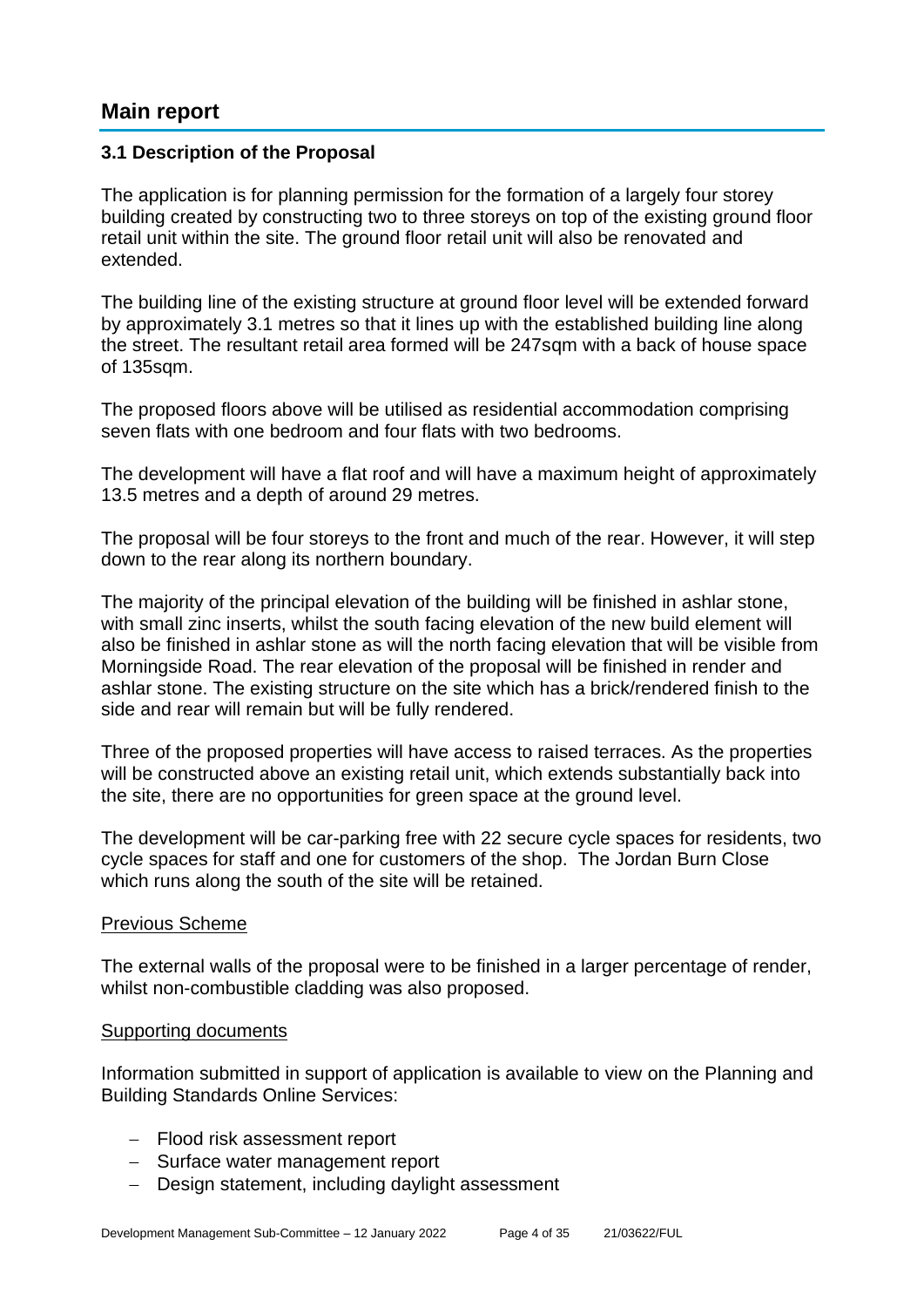- − Planning statement
- − Sunlight assessment
- − Arboricultural tree report
- − Energy strategy report
- − Ecology report

#### **3.2 Determining Issues**

Due to its proximity to listed buildings and being within a conservation area, the proposed development requires to be assessed against Sections 59 and 64 of the Planning (Listed Buildings and Conservation Areas) (Scotland) Act 1997 (the "1997 Heritage Act"). This report will first consider:

- a) In terms of Section 59 there is a strong presumption against granting planning permission for development which would harm a listed building or its setting. If engaged, the presumption can only be rebutted if the advantages of the scheme in the proposed location are sufficient to outweigh that strong presumption.
- b) In terms of Section 64 there is a strong presumption against granting planning permission for development which would conflict with the objective of preserving or enhancing the character or appearance of the conservation area. If engaged, the presumption can only be rebutted if the advantages of the scheme in the proposed location are sufficient to outweigh that strong presumption.

If the Development complies with Sections 59 and 64 of the 1997 Heritage Act, this report will then consider the proposed development under Sections 25 and 37 of the Town and Country Planning (Scotland) Act 1997 (the 1997 Act).

If the proposal is in accordance with the development plan the determination should be to grant planning permission unless material considerations indicate otherwise?

If the proposal is not in accordance with the development plan the determination should be refuse planning permission unless material considerations indicate otherwise?

In the assessment of material considerations this report will consider:

- − the Scottish Planning Policy presumption in favour of sustainable development, which is a significant material due to the development plan being over 5 years old;
- − equalities and human rights;
- − public representations and
- − any other identified material considerations.

#### **3.3 Assessment**

To address these determining issues, the Committee needs to consider whether:

- (a) the proposal will have an impact upon the setting of nearby listed buildings;
- (b) the proposals will have an adverse impact on the character and appearance of the conservation area;
- (c) the principle of the proposal is acceptable in this location;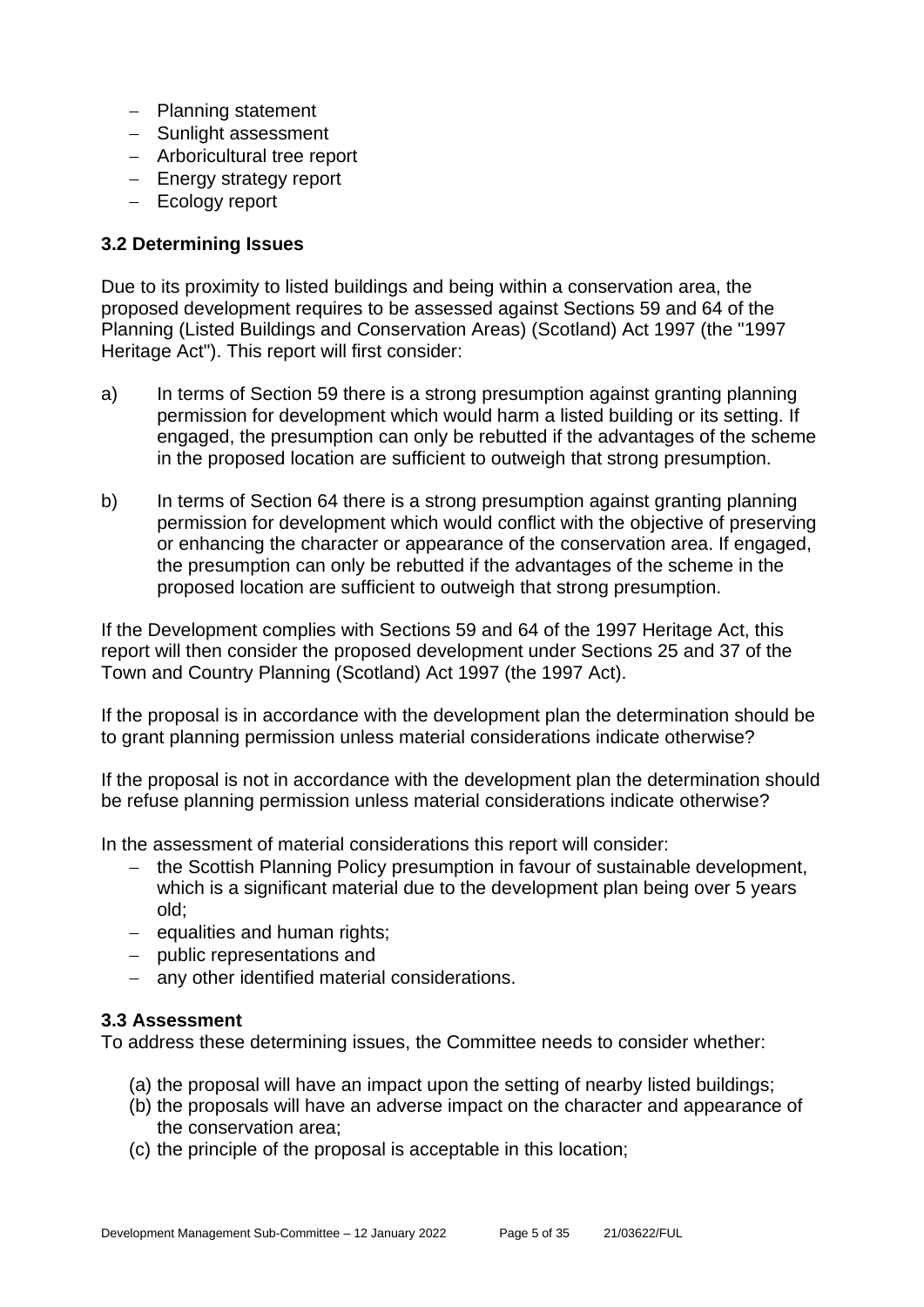- (d) the proposal is of an acceptable scale, form and design;
- (e) the proposal will provide satisfactory amenity for future residents and will not adversely affect neighbouring amenity;
- (f) the proposal will have a damaging impact upon trees worthy of retention;
- (g) the proposal will have adequate car and cycle parking and will have no impact upon road or pedestrian safety;
- (h) any flooding concerns have been addressed;
- (i) equalities and Human Rights have been addressed;
- (j) there are any other material planning considerations and
- (k) representations raised have been addressed.

#### a) Impact on setting of listed buildings

Section 59 (1) of the Planning (Listed Building and Conservation Areas) (Scotland) Act 1997 states:

*"In considering whether to grant planning permission for development which affects a listed building or its setting, a planning authority or the Secretary of State, as the case may be, shall have special regard to the desirability of preserving the building or its setting or any features of special architectural or historic interest which it possesses."*

Historic Environment Scotland's Guidance Note on Managing Change in the Historic Environment: Setting states that setting can be important to the way in which historic structures or places are understood, appreciated and experienced. It can often be integral to a historic asset's cultural significance.

Setting often extends beyond the property boundary or 'curtilage' of an individual historic asset into a broader landscape context. Both tangible and less tangible elements can be important in understanding the setting. Less tangible elements may include function, sensory perceptions or the historical, artistic, literary and scenic associations of places or landscapes.

LDP Policy Env 3 (Listed Buildings - Setting) states that development within the curtilage or affecting the setting of a listed building will be permitted only if not detrimental to the architectural character, appearance or historic interest of the building or to its setting.

It is noted that there are several listed buildings which are located near to the application site. The category B listed, former Morningside Braid Church and hall, No. 1-10 Hermitage Terrace and No. 2 Nile Grove, are also category B listed.

The proposal will be significantly taller than the existing building on the site. However, it will be a tenement building of a broadly similar scale, form and design to the other buildings alongside Morningside Road. The proposal will be located approximately 15 metres from the nearest listed building and will be shielded by the existing trees that lie directly to the south of the site. The main focal points of the former church building are also further away on the corner of Hermitage Terrace and Nile Grove. Given the distance of the proposed building from the listed properties and the level of shielding that is also present around the boundaries of the site, the proposed development will not materially impact upon how the listed buildings are understood or experienced.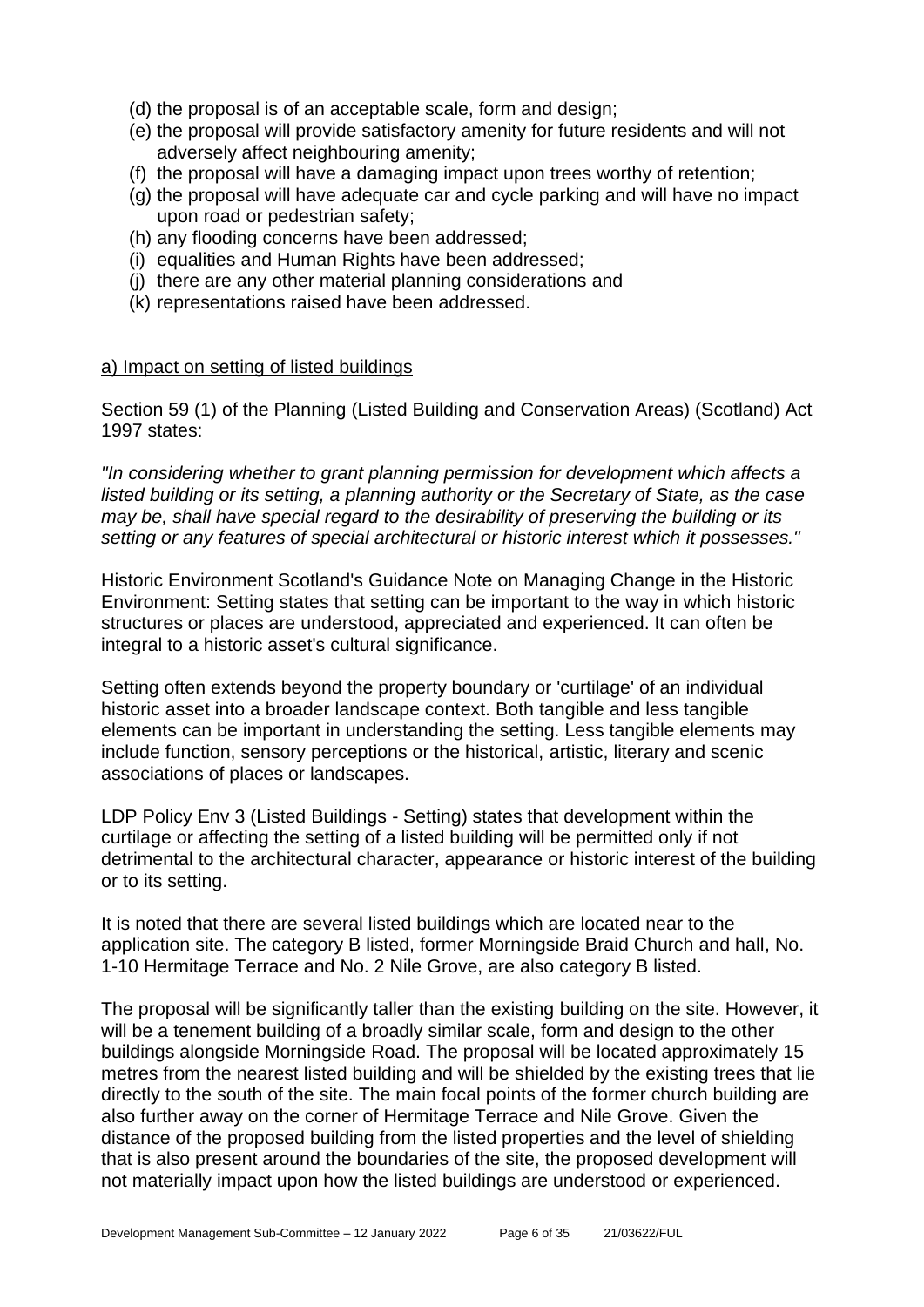The proposal complies with LDP Policy Env 3 and the relevant Historic Environment Scotland's Guidance Note on Managing Change in the Historic Environment.

#### b) Character and Appearance of Conservation Area

Section 64(1) of the Planning (Listed Buildings and Conservation Areas) (Scotland) Act 1997 states:

*"In exercise, with respect to any buildings or other land in a conservation area, of any powers under any of the provisions in subsection (2), special attention shall be paid to the desirability of preserving or enhancing the character or appearance of that area."*

LDP Policy Env 6 (Conservation Area- Development) states that development within a conservation area or affecting its setting will be permitted which: a) preserves or enhances the special character or appearance of the conservation area and is consistent with the relevant conservation area character appraisal b) preserves trees, hedges, boundary walls, railings, paving and other features which contribute positively to the character of the area and c) demonstrates high standards of design and utilises materials appropriate to the historic environment.

The Morningside Conservation Area Character Appraisal (MCACA) states *The scale, design and materials of new developments should reinforce and protect those features that give the conservation area its special character. Any development should take into consideration the spatial pattern, scale, proportions and design of traditional properties*.

The application site lies near to the edge of the defined conservation area. The existing building on the site is quite modern, flat roofed and is finished in a mixture of render, red brick and cladding. It currently displays a run down appearance, is boarded up, and does not contribute positively to the character or appearance of the defined conservation area. The building does not follow the established building line along Morningside Road and is slightly set back. It is single storey to the front, two storeys to the rear and extends back almost fully into the site. There are a selection of single storey shop units directly next to the site. This is unusual, as the majority of buildings, especially along this part of Morningside Road are tenements of between 4-5 storeys in height, with retail units on the ground floor and residential flats above.

The existing shopfront is a modern, functional design that has limited contribution to the historic environment. The loss of this element of the building is therefore acceptable

The proposed replacement modern retail frontage is of a design that is appropriate to its retail function and is similar to refurbished shopfronts nearby. In light of this, it would have a neutral impact on the character and appearance of the conservation area.

The proposed residential development would sit above the retail unit to comprise a building that is largely four storeys. It is a design concept that mixes the traditional form of a tenement at the front with traditional materials and the modern use of zinc and Juliet balconies to create a building of its time.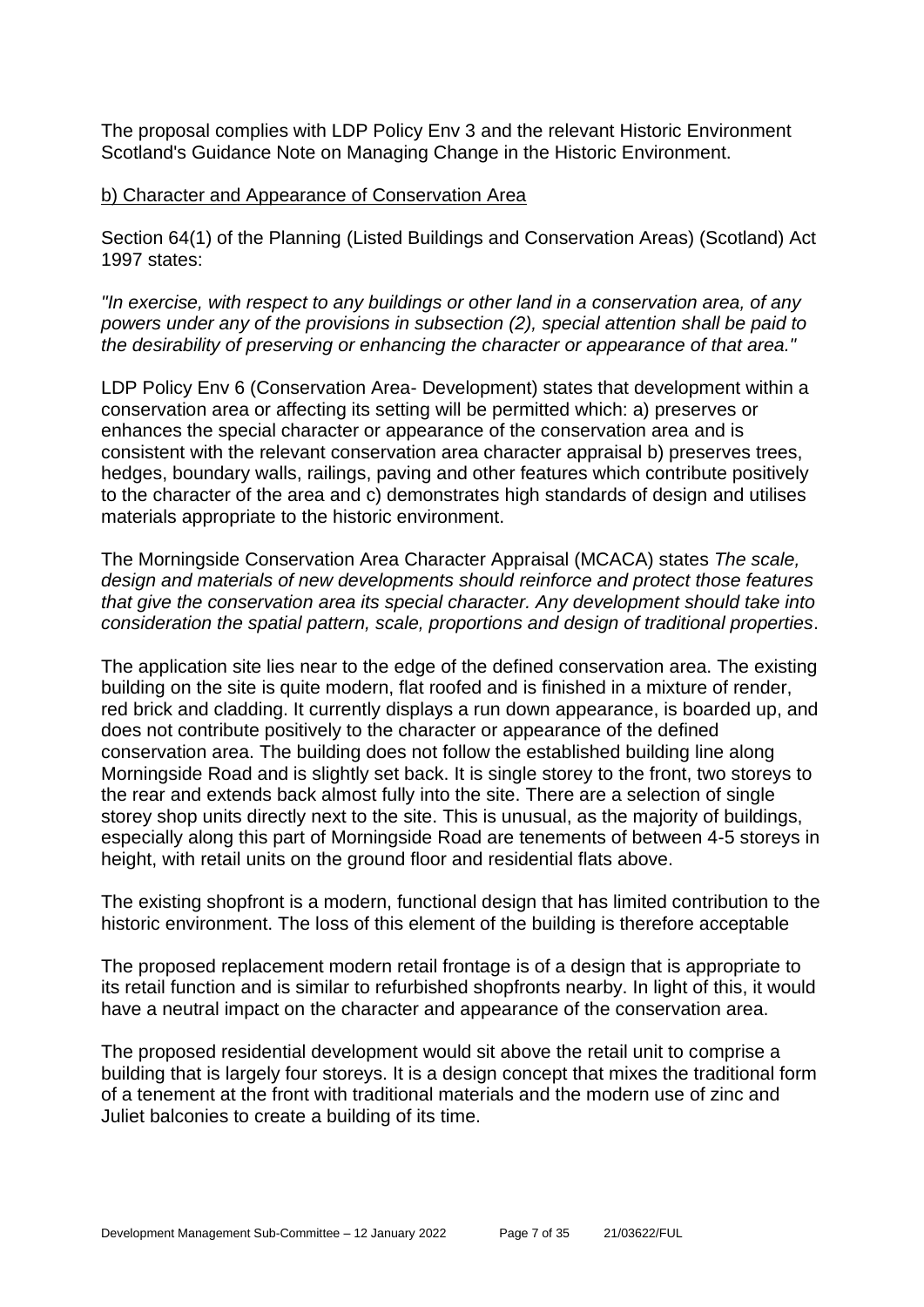The immediate character of the conservation area is of a high-density, traditional tenement form, with large tenements along Morningside Road and large tenements on corner sites often continuing along the streets that run off Morningside Road. Whilst the proposal broadly replicates the existing tenement form to the front, it also extends out to the back of the site. However, historic mapping shows that there were buildings that extended back into the site along its northern boundary. An old photograph of the site, from approximately the 1960s, also shows that there was a two storey building, with pitched roof, present to the front of the site, whilst a two storey structure with pitched roof carried along its southern boundary. The two storey building along the southern boundary had a frontage that looked out to the south towards Hermitage Terrace. As such development along the northern and southern boundary of the site is a historical characteristic of the site.

The proposal will have a similar roofline height as the ridge of the flat, blank gable elevation of the four storey tenements on Jordan Lane where it meets Morningside Road. The proposal will be lower than the five storey tenements on the east side of the Morningside Road, just further north of Jordan Lane, and lower that the five storey tenements directly across the road from the site to the west. The proposal will have a flat roof. Flat roofs are, however, common to the tenement buildings along Morningside Road. It is also not uncommon for building heights to vary quite dramatically along Morningside Road. For example, at the corner of Canaan Lane, the public house is two storey whilst the directly adjoining tenement block is five storeys.

In regard to materials, the front elevation would be largely constructed in ashlar sandstone which is consistent with the prevalent use of stone on surrounding built forms. The new elements of the south facing elevation shall also be finished in ashlar sandstone, whilst the publicly visible elements of the north facing elevation shall also be finished in ashlar stone. A render finish to elements of the existing building to the side and to the rear, would be finished in a colour to match the stone of adjacent tenements. This finish is evident on prominent gable elevations and new buildings in the surrounding area. In this regard its use is not at odds with the immediate character.

A condition has been recommended for submission of the external materials prior to commencement of the development.

Directly to the south of the site are a selection of trees. These trees make a valuable contribution to the character and appearance of the defined conservation area. However, these trees also severely overhang the site and do not appear to have been adequately maintained in the past. An arboricultural tree report has been submitted that states that the trees can be adequately pruned in order to enable the construction of the development and that these works will not harm the trees or damage the contribution that they make to the defined conservation area. Concerns that the development may adversely impact on these trees are addressed below.

The site as existing does not make a positive contribution to the character of the conservation area. The height and form of the proposed development is compatible with the historic townscape and the design of the proposal has taken into consideration the spatial pattern, scale, proportions and design of the traditional properties within the area. The use of ashlar stone material takes cue from the historic environment whilst clearly being distinguishable as a contemporary addition.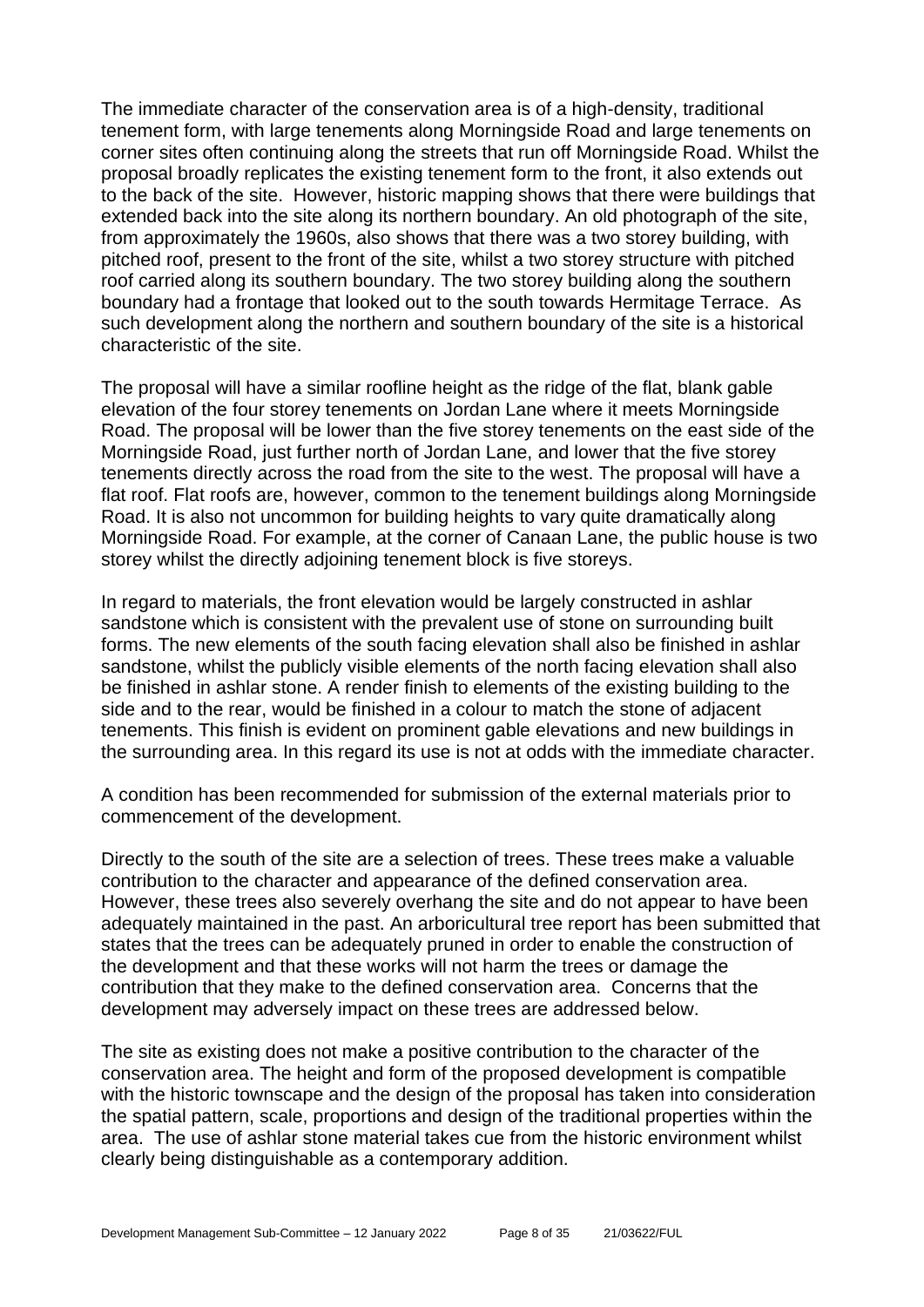There is no requirement to replicate traditional buildings in the conservation area, the aim is to be able to read the historical and architectural progression of the area by the buildings within it.

In reference to the Planning (Listed Buildings and Conservation Areas) (Scotland) Act 1997, the proposals will preserve the character and appearance of the conservation area, therefore complies with LDP Policy Env 6.

#### c) Principle

Policy Hou 1 (Housing Development) of the adopted Edinburgh Local Development Plan (LDP) states that housing development will be supported on suitable sites in the urban area, provided the proposals are compatible with other policies in the plan.

The proposal site is located in the urban area as designated in the Edinburgh Local Development Plan (LDP). Supporting paragraph 15 of the LDP refers to promoting reuse of previously developed land and reliance on windfall sites to contribute to meeting the city's housing requirement.

LDP strategy directs new housing to sites which best meet a range of assessment criteria including landscape impact, green belt boundaries, accessibility to public transport and infrastructure capacity.

Paragraph 221 of the LDP refers to the city's need for more housing to provide for an increasing population.

The objectives of LDP housing policies are to meet the requirement for additional housing in Edinburgh whilst protecting environmental quality in housing areas, promote sustainable, better balanced communities and ensure provision is made for necessary community facilities.

The application site falls within the defined Morningside/Bruntsfield Town Centre.

Policy Ret 3 (Town Centres) states that planning permission will be granted for retail development within a town centre, subject to a number of criterion.

The Bruntsfield / Morningside Supplementary Guidance contains policies that restrict changes of use from shop use. However, as the existing use is class 1, and the ground floor use would be class 1 the policies of the supplementary guidance do not apply.

The existing post office building and its shopfront, which is dated and is currently boarded up, exhibits a run-down appearance. The proposed new shop will improve the character and appearance of the area, including the public realm.

The proposal complies with LDP Policy Ret 3.

LDP policy Hou 2 (Housing Mix) states that the Council will seek a mix of house types and sizes where practicable to meet a range of housing needs. The application proposes a mix of one and two bedroom flats.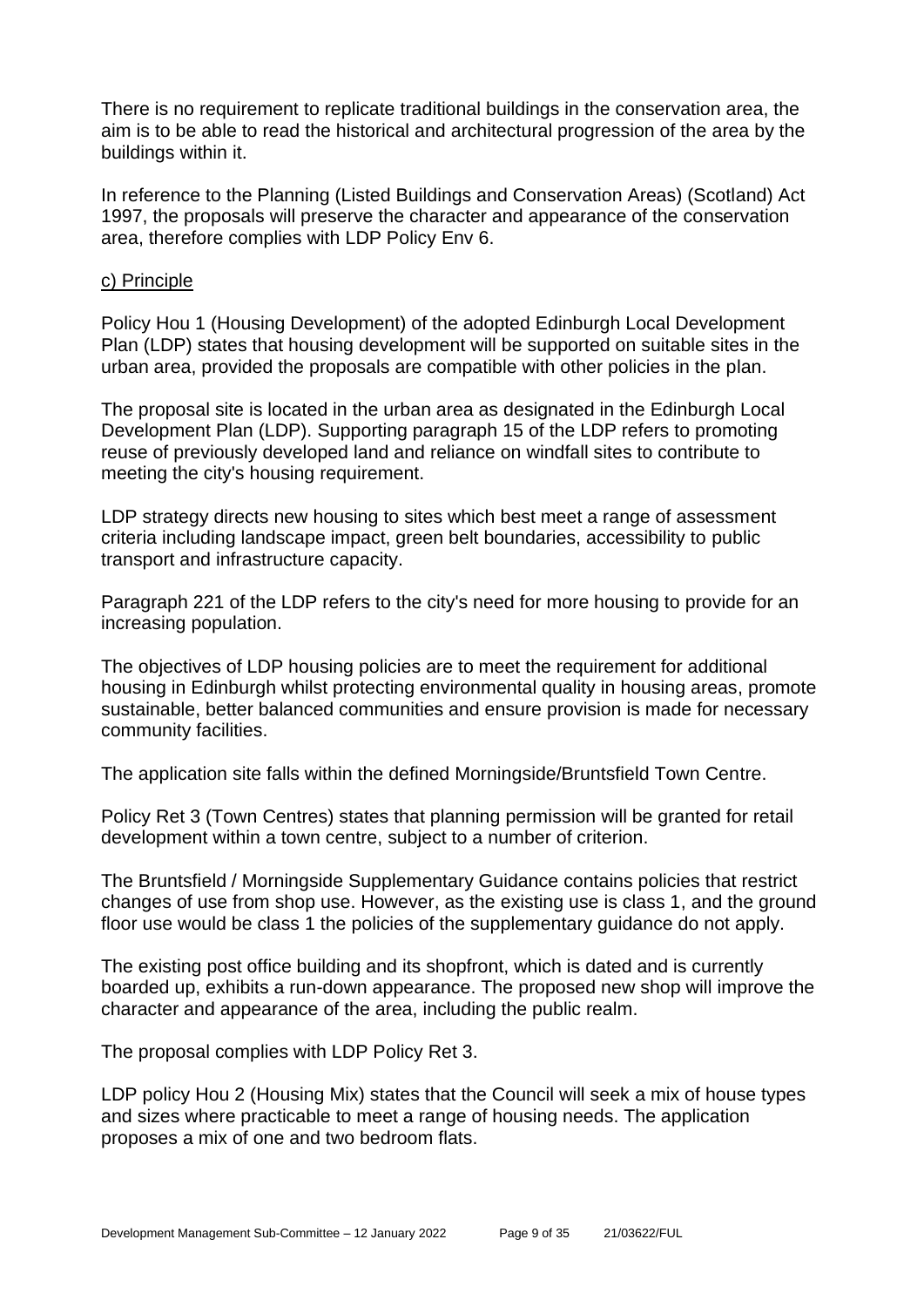The application complies with LDP Policy Hou 2.

LDP Policy Hou 4 (Density) seeks an appropriate density of development having regard to its characteristics and those of the surrounding area, the need to create an attractive residential environment, accessibility and its impact upon local facilities.

The site is surrounded primarily by residential uses in the form of large tenement buildings with commercial uses at the ground floor. There is an existing high-density form of development characteristic on Morningside Road through tenement buildings to the north and west of the site. The proposed development will not materially alter the existing density of the area. The site has access to public transport links to the city centre and residential development in this location will help to support local facilities and commercial uses in the wider area.

As such, introducing a development of this density is considered compatible with the density of residential development evident in the area, contributing to the viability of the local area.

Furthermore, the proposal has the potential to contribute to a requirement in the LDP for additional housing within the city. The re-use of previously developed land is promoted, and it is recognised the proposal is a brownfield site within an established residential area.

As such, introducing a development of this density is considered compatible with the high density of the surrounding townscape and contributing to the viability of the local area.

LDP Policy Hou 3 (Private Greenspace) states planning permission will be granted for development that makes adequate provision for green space to meet the needs of future residents.

Supporting paragraph 226 states that exceptions to these requirements may be justifiable if there are good reasons why this cannot happen, for example where justified by the policy on density.

Although the proposal does not comply with LDP Policy Hou 3 (Private Greenspace in Housing Development), the breach is justifiable in this instance due to the constrained nature of the brownfield site and the proposal complies with the other relevant policies in the adopted LDP.

The proposal complies with LDP Policies Hou 1, Hou 2 and Hou 4 and the breach of Policy Hou 3 is acceptable.

#### d) Scale, form and design

LDP Policy Des 1 (Design Quality and Context) requires development proposals to create or contribute towards a sense of place. The design should be based on an overall design concept that draws upon the positive characteristics of the surrounding area.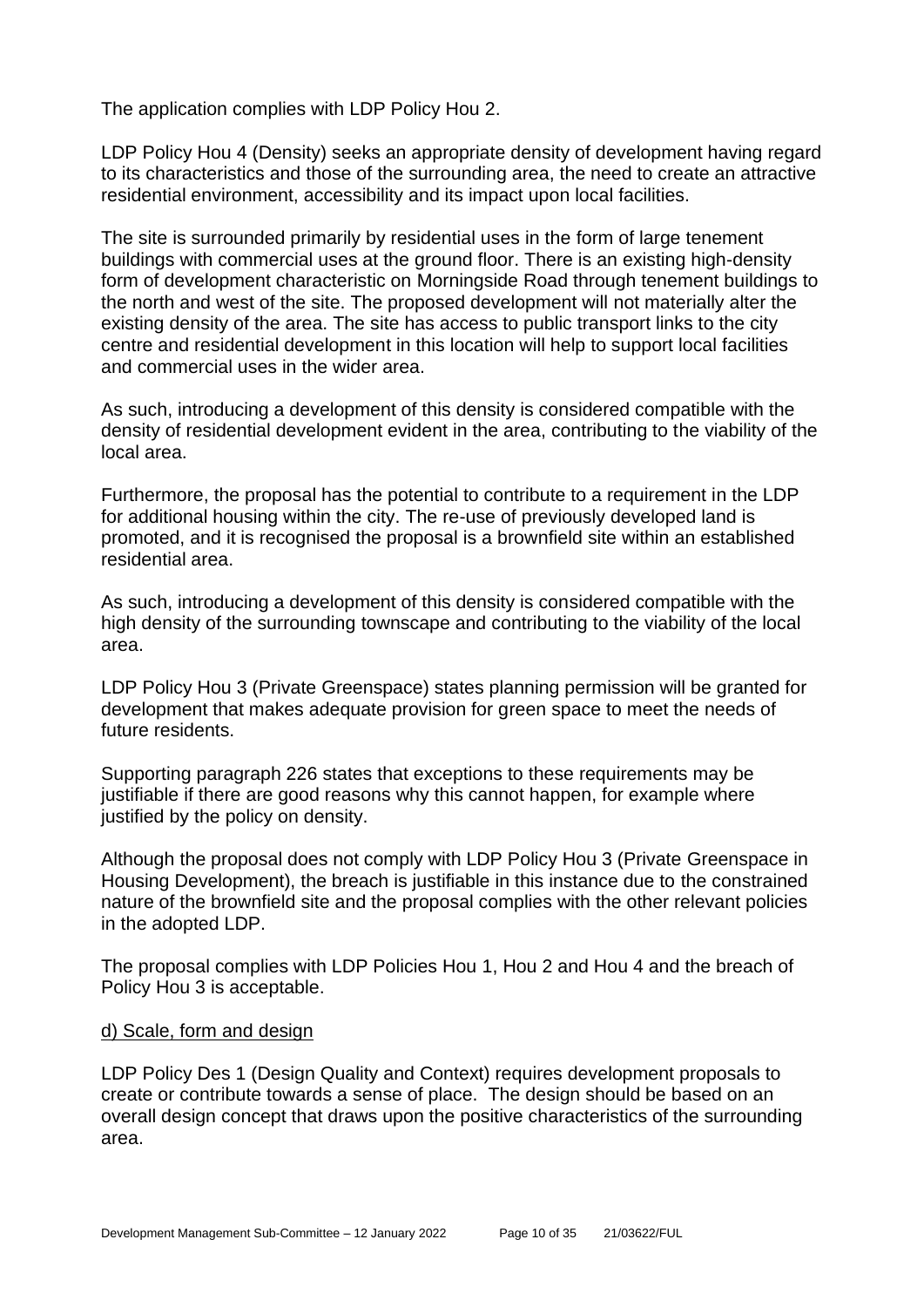LDP Policy Des 3 (Development Design - Incorporating and Enhancing Existing and Potential Features) states that planning permission will be granted for development where it is demonstrated that existing characteristics and features worthy of retention on the site and in the surrounding area, have been identified, incorporated and enhanced through its design.

LDP Policy Des 4 (Design- impact on Setting) requires development proposals to have a positive impact on its surroundings, including the character of the wider townscape, having regard to its height and form, scale and proportions, including the spaces between the buildings, position of the buildings and other features on the site; and the materials and detailing.

LDP Policy Des 7 (Layout Design) requires new development to have a comprehensive and integrated approach to the layout whilst enhancing site connectivity.

LDP Policy Hou 4 (Housing Density) states that the density of a development on a site will be dependent on its characteristics and those of the surrounding area.

Policy Des 13 (Shopfronts) states that planning permission will be granted for alterations to shopfronts which are improvements on what already exists and relate sensitively and harmoniously to the building as a whole.

The Edinburgh Design Guidance (EDG) seeks to ensure that new developments will have a positive impact on their surroundings through height and form, scale and proportions, site layouts and materials utilised.

The building takes it cues from existing development in the street but achieves a building of a contemporary design and form.

The proposed four storey element of the building which shall be nearest to the Jordan Lane tenements will have a similar height and depth to the other tenements along Morningside Road. The four storey element of the building will, however, extend further back to the south of the site, fully utilising what is essentially a corner plot with Hermitage Terrace. As the historic photographs and maps show buildings have historically been constructed back into this site.

The south facing elevation will be seen during the winter months when the trees along the boundary are not covered in leaves. The main entrance to the building will be from the south elevation and it shall have a range of windows, feature glazing and it will be externally finished in ashlar stone. The proposal is also chamfered at the southern corner so that the existing stone pier can still be read and the 2 metre access along its southern boundary will be fully retained.

Originally the external walls of the building were to be finished in a mixture of render, cladding and stone. This has now been amended so that the principal and side elevations which are publicly visible are now finished in stone. The sides of the existing building are largely finished in render as are some of the buildings to the rear of the site. The materials are appropriate in the surrounding context.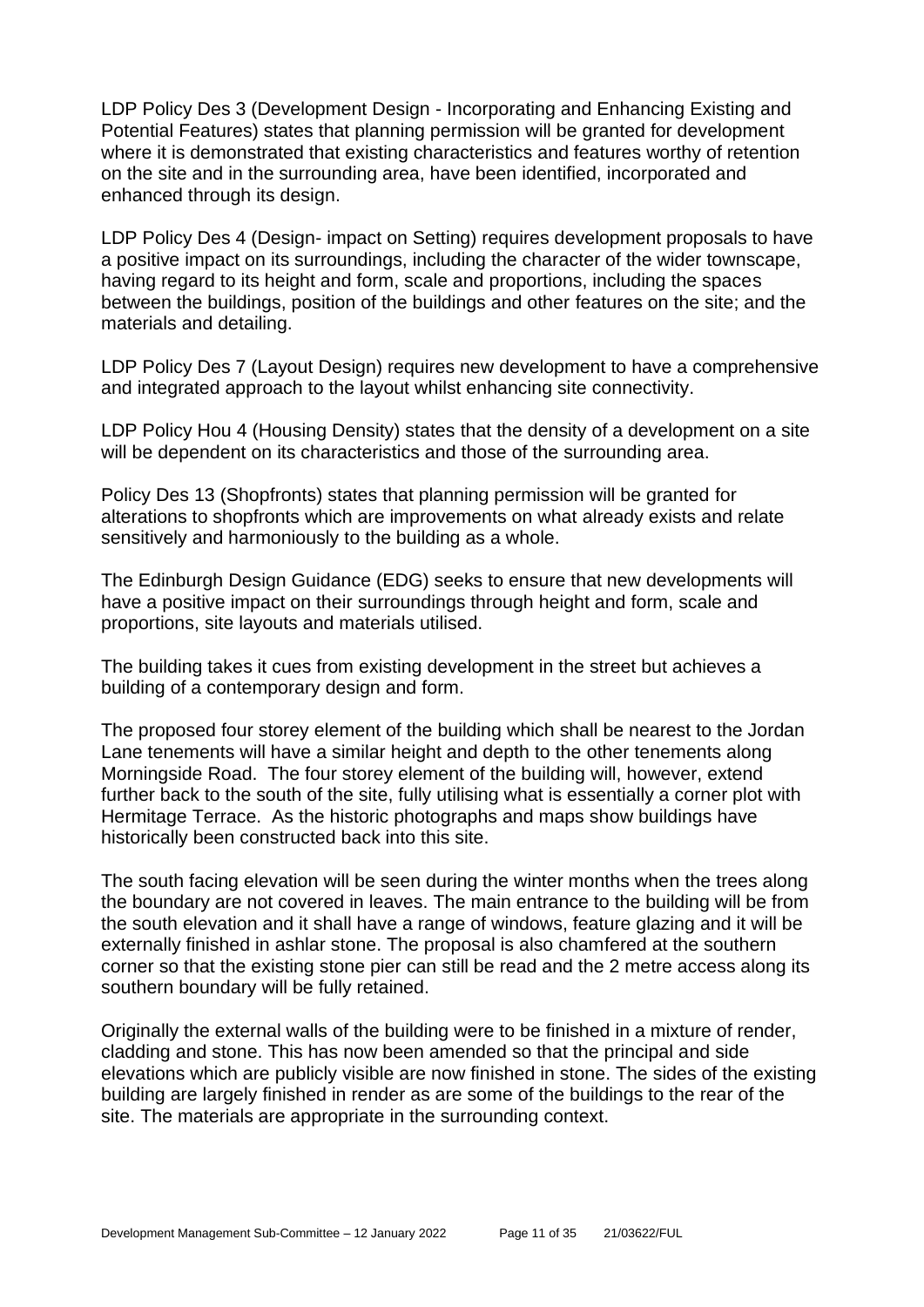The principal elevation of the building will not have bay windows. However, it is noted that there are many other examples of tenement buildings along Morningside Road that do not have bay windows and instead have a simple, yet attractive, principal frontage, similar to that proposed. The use of Juliet balconies adds detailing to the west and south elevations and the extent of glazing at ground floor will help to retain an active street frontage. The development will have a range of raised terraces which shall provide additional amenity space for residents whilst enabling the existing retail unit to be retained. Jordan Burn Close to the south of the site will be retained to permit access to the rear and to the Sports bar.

The existing built environment surrounding the site is high quality and of a settled townscape character. The development proposed is modern but respectful of the surrounding area and it will be finished in high quality materials.

The density of development is acceptable given the immediate character of Morningside Road and would not result in overdevelopment of the site. The location is highly sustainable and it makes the best use of a brownfield site in a built up area.

Overall, the design is high quality, contemporary architecture and the development will be a positive addition to the street and the area in compliance with LDP design policies.

Overall, the proposal complies with LDP Policies Des 1, Des 3, Des 4, Des 7, Des 13, Hou 4 and the Edinburgh Design Guidance.

#### d) Residential amenity

LDP Policy Des 5 states that planning permission will be granted for development where the amenity of neighbouring developments is not adversely affected.

The Edinburgh Design Guidance confirms that the pattern of development in an area will help to define appropriate distances between buildings and consequential privacy distances. In assessing this, the Council will look at each case individually and assess the practicalities of achieving privacy against the need for development.

#### *Neighbouring Amenity*

The windows to the front of the building will overlook Morningside Road and will be set back slightly further than the established window to window distances between the tenements along Morningside Road. There will be no windows in the north elevation of the proposal. It is noted that there will be roof terraces to the first and third storey of the building, however these areas will overlook the communal garden area of the flats to the north which are already directly overlooked by the tenements themselves. The agent has confirmed that the green roofs shall only be accessible for maintenance. The windows of the tenement flats on Jordan Lane will be approximately 14-15 metres away from the proposed terraces which is an adequate separation distance in order to ensure privacy.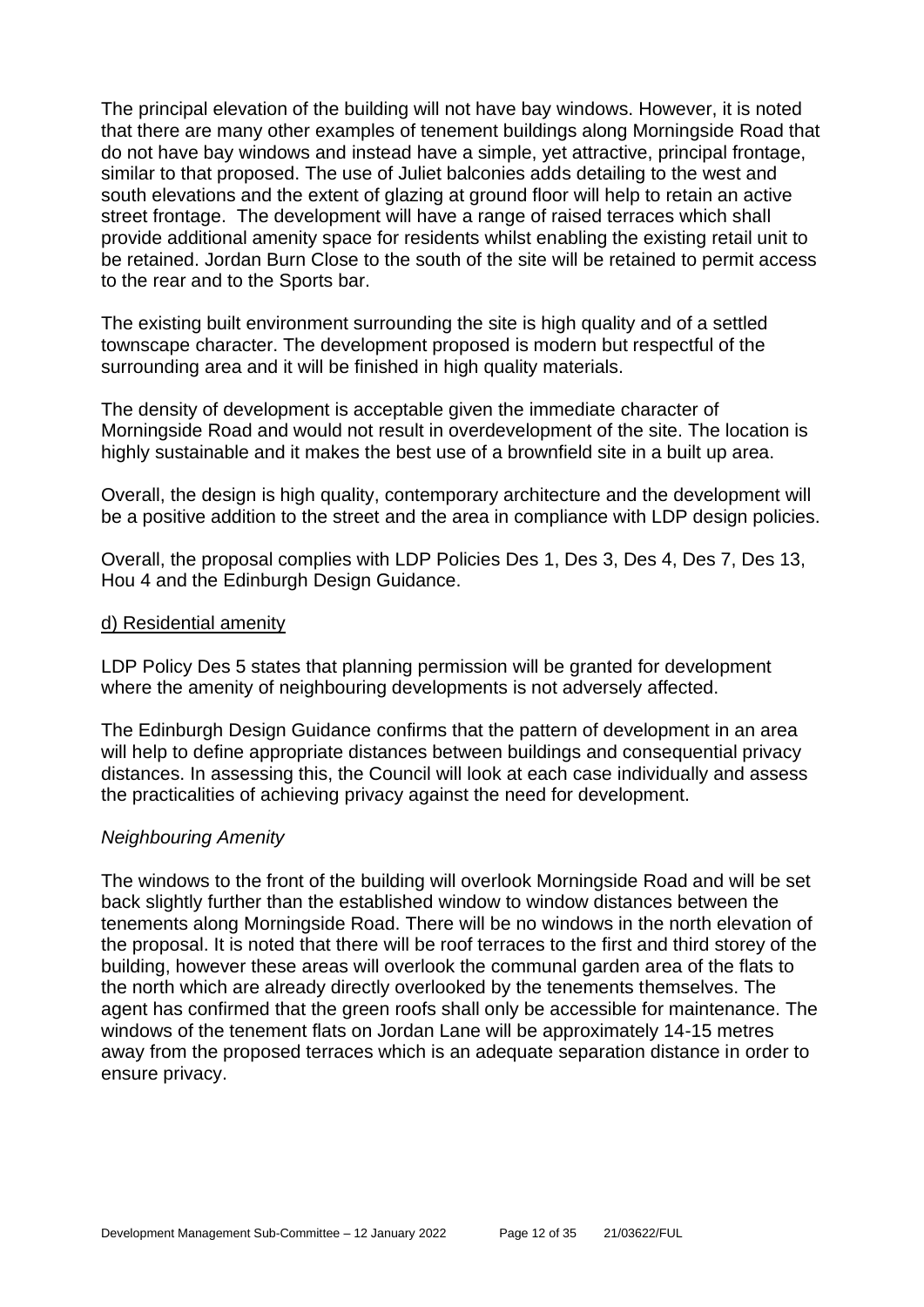The raised terraces will also be located approximately 15-17 metres away from the private garden to the rear of No. 4 Jordan Lane. The nearest raised terrace will also be approximately 15 metres from the nearest windows on the Ball Room club (No. 3 Jordan Lane), whilst the window to window distance between the windows to the rear of the proposal and those to the front of the Ball Room club will be roughly 18 metres. No. 3a Jordan Lane is located above the Ball Room Club. The building has one window which faces towards the site, the other upper level windows face to the south and east. The Scottish Assessors Association confirms that the current legal use of No. 3a is an office. The Council's Street Naming and Numbering department have also stated that according to the Corporate Address Gazeteer, No. 3a is a commercial property.

The smallest window to window distance between the proposal and the nearby nursery building will be approximately 14 metres. However, these windows will be at an acute angle and screened to a degree when the trees have their leaves. The windows in the south elevation will overlook the nursery's outdoor area. However, it is noted that this nursery play area is to the front of the nursery building and is already highly open and visible, as the pavement and road run nearby. During the summer months when it is most likely that this outdoor area shall be utilised, these windows will also be obscured by the nearby trees.

The Edinburgh Design Guidance states that when there is concern about potential levels of daylight, the Council will refer to the Building Research Establishment (BRE) Guide, Site Layout Planning for Daylight and Sunlight - A Guide to good practice. This shows how to measure daylight and sunlight.

The applicant carried out a daylight analysis. As the 25 degree method indicated that some windows to the Jordan Lane tenements may not receive adequate daylight, a further analysis was carried out using the Skylight Indicator to calculate the Vertical Sky Component. This method is more accurate for non-continuous or complex obstructions than the simplified 25 degree method.

The BRE Guide states that if the Vertical Sky Component is 27% or above then enough skylight should reach the window of the existing building. Any reduction below this level should be kept to a minimum. Five windows from the rear elevation of the Jordan Lane tenement most likely to be impacted by the proposal, were reviewed. Windows 1, 3, 4 and 5 showed a VSC comfortably above 27% while only window, No. 2, showed a VSC of marginally below 27% at 26.5%. With this window falling only marginally below the recommended 27% VSC, the analysis shows that the proposed development will not have an unacceptable impact on the daylight to the existing buildings on Jordan Lane.

Much of Morningside Road has large tenement flats on each side, an established distance apart. These flats will impact, to a degree, on the levels of daylight that each receives. The proposal will follow the established building line and will be four storeys in height like many of the existing tenements. Any potential impact that the development may in terms of potential loss of daylight to existing tenements on Morningside Road will be similar to that caused by other existing tenements which already face each other.

The Edinburgh Design Guidance (EDG) sets out the requirements for assessing sunlight impacts.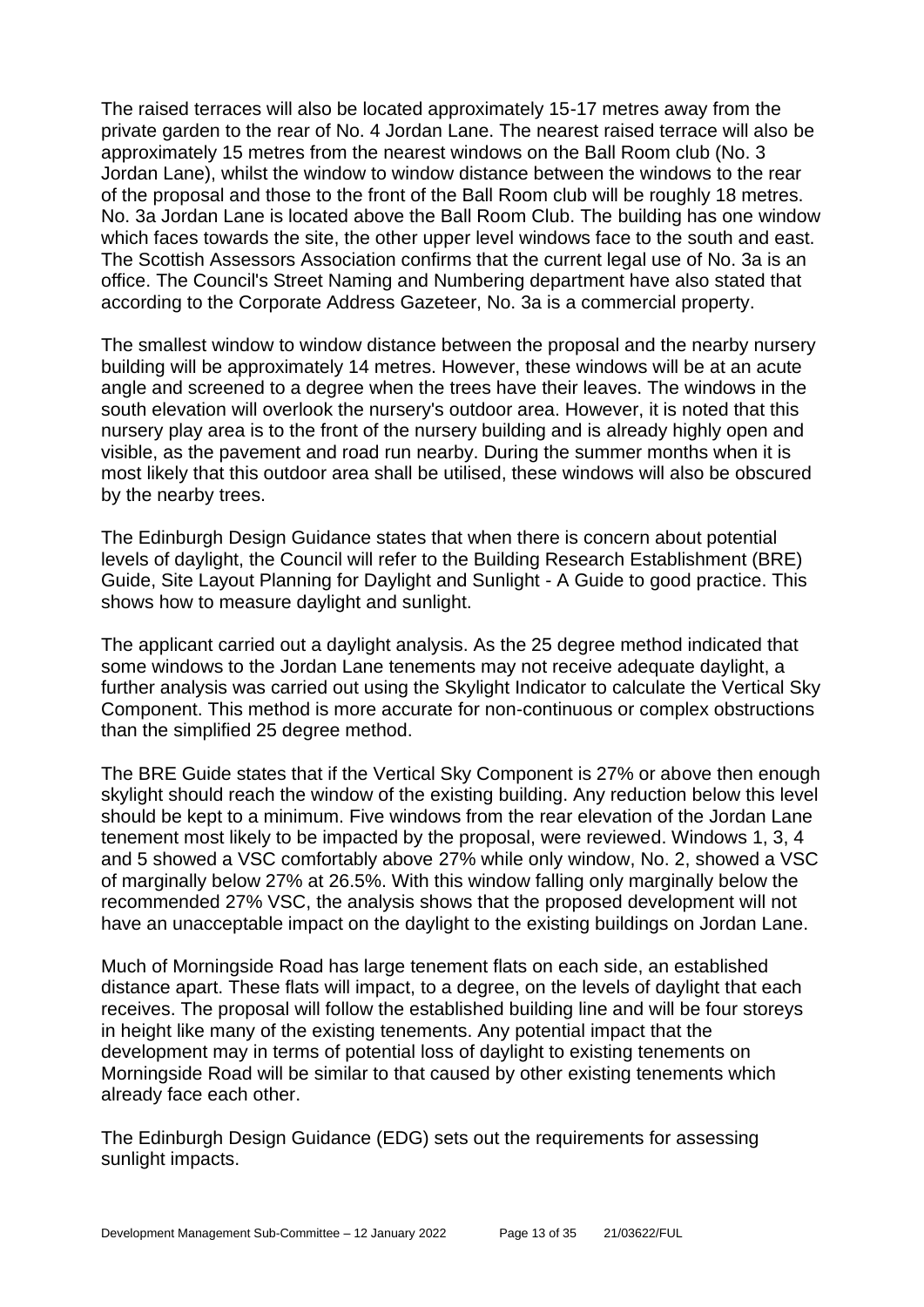The BRE guidance suggests that a higher degree of obstruction in terms of loss of sunlight may be unavoidable if new developments are to match the height and proportions of existing buildings in built up locations.

Due to the established high density nature of the surrounding area, the applicant has produced a sun path analysis as recommended in the Edinburgh Design Guidance. This breaks down the various garden areas, most likely to be affected, that are to the north/north east of the site, into gardens 1, 2, 3 and 4.

The sunlight assessment produced shows that 50% of all of these four garden areas will still receive more than two hours of sunlight on March 21st.

The proposal will have a very marginal impact upon sunlight levels to garden No.4. It will only cause a 4% reduction in sunlight levels to the garden at 17:00hrs, apart from that it will have no impact upon the levels of sunlight garden 4 will receive.

For garden No.3, the sunlight assessment shows that the development will only cause a 2% reduction in sunlight levels at 15:00 hrs and a 4% reduction at 16:00hrs. Out with these hours, the proposal will have no impact upon the levels of sunlight garden 3 will receive.

For garden No.2, the proposal will cause no impact to existing levels of sunlight between sunrise and 07:00hrs.but will vary for later hours, However, 50% or more of the garden space will still receive sunlight between the hours of 08:00 and 14:00hrs.

Garden No.1, is a corner site, which is largely grassed. It appears that the commercial buildings on Morningside Road may also have access to the garden and there are some commercial devices present within the grounds. The garden is quite large having an area of approximately 150sqm.

No. 1 Jordan Lane, a four storey tenement, is located approximately 14-15 metres to the north of the application site and is directly to the north of garden No. 1, whilst the existing commercial units are located directly to the west of the garden. Unusually for a corner garden in such a built up area, the directly neighbouring commercial buildings on Morningside Road, which lead south towards the site, are single storey, unlike the five storey tenements which are present across the street. The existing building on the site, which lies to the south of this garden area, is also unusual in terms of it also being single storey to the front of the site.

The gardens of corner sites in the surrounding area are regularly bookended by large tenement buildings and are often quite severely overshadowed.

Looking at the sun path analysis, the element of the proposed build that will cause additional overshadowing to garden No. 1, is of a height and proportion that is similar to existing nearby tenements and would be expected along Morningside Road. There will be no or marginal impact on this garden from sunrise to 10:00 but there will be negative impacts from then.

From this time onwards the proposal will negatively impact upon the areas of the garden which shall receive sunlight. Between 12:00- 13:00 hrs the proposal will reduce the sunlight to the garden by 40%. It is, however, noted that 31% of the garden will still receive sunlight at midday and the communal garden area is relatively substantial.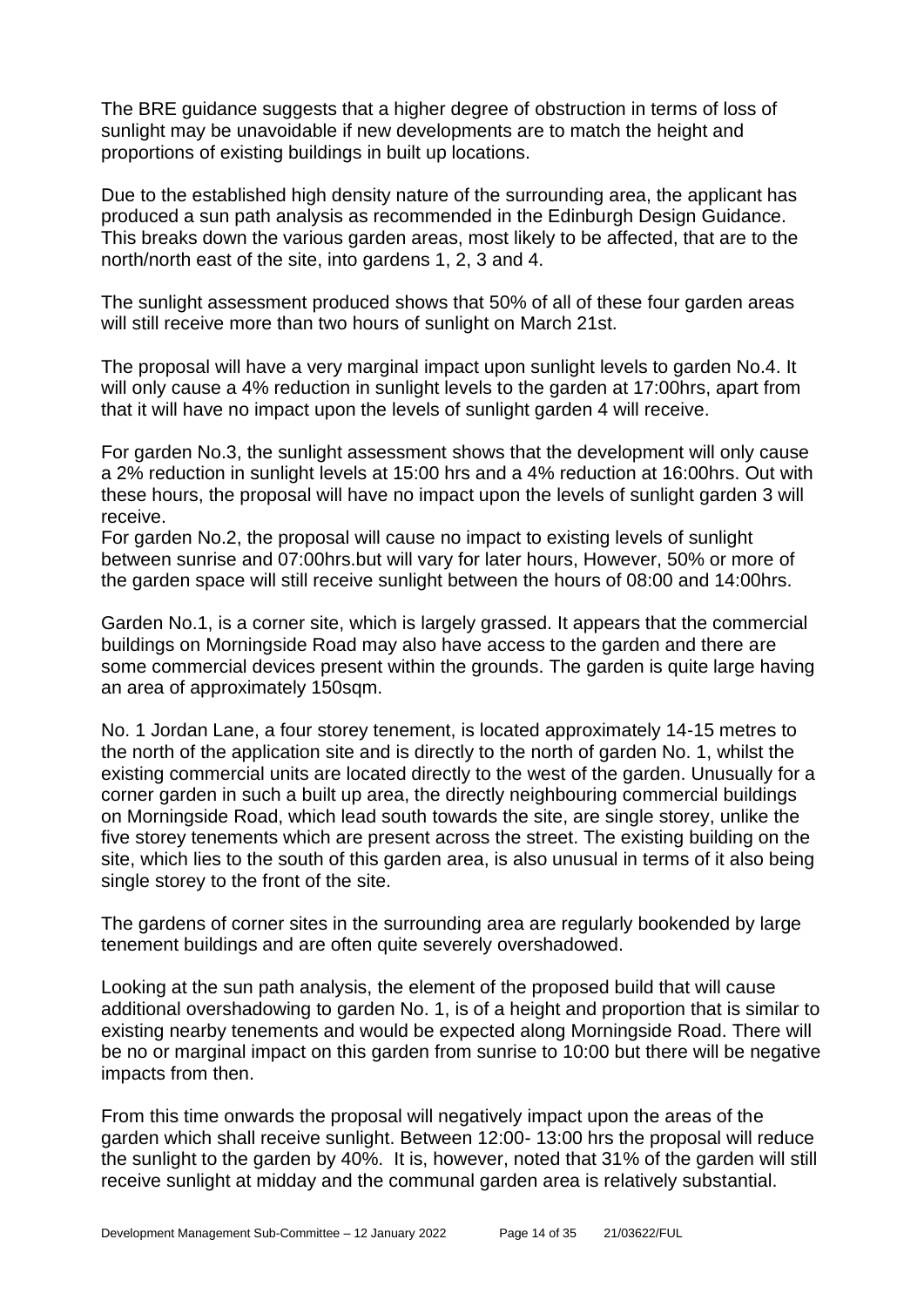Over 46sqm of garden ground will still receive sunlight at this time. From 14:00 onwards the impact of the proposed development begins to reduce as the single storey commercial properties to the west of the site begin to overshadow the site.

It is also important to note that the levels of sunlight to which garden No. 1 will receive will also be in excess of these figures during the summer months, when the garden is most likely to be utilised.

The sunlight analysis shows that half of the area of garden 1 will be capable of receiving potential sunlight for more than two hours during the spring equinox.

Overall, reasonable levels of sunlight and daylight shall be maintained to neighbouring properties and that there would not be an adverse effect on neighbouring amenity overall.

The planning service does not control the potential for noise and disruption associated with the construction of a build. The use of the site as flats will not materially impact upon existing residents in terms of potential noise and disruption.

Private views are not protected. However, the immediate outlook of the foreground of what can be seen from within a building may be. This means that new development that blocks out the immediate outlook of a dwelling must be avoided. The windows to the rear of the tenements on Jordan Lane will still look out onto the communal garden ground which has an approximate depth of 14-15 metres. The proposal will not impact upon the immediate outlook of the dwellings.

The proposal complies with LDP Policy Des 5 and the Edinburgh Design Guidance.

#### *Amenity for future occupiers*

LDP Policy Des 5 states that planning permission will be granted for development where it is demonstrated that future occupiers will have acceptable levels of amenity.

It is noted that seven of the proposed flats are dual aspect. The four that are not will still have large windows that will either face to the east or the west. It is not unusual within tenement properties to only have one aspect. It is noted that at sometimes in the year the nearby trees will restrict daylight levels to a degree, however the properties which are to be sited nearest to the trees will be dual aspect. The windows nearest the trees will provide light largely to bedrooms and the trees are deciduous. Overall, the properties will receive adequate levels of daylight while views will also be good.

The Edinburgh Design guidance establishes minimum floor space standards for new residential properties. These are: 52 sqm for a two bedroom property and 66sqm for a two bedroom property. The proposal exceeds these standards.

LDP Policy Hou 3 (Private Greenspace in Housing Development) states that planning permission will be granted for development that makes adequate provision for green space to meet the needs of future residents. In flatted developments where communal provision will be necessary, this will be based on a standard of 10 square metres per flat. A minimum of 20% of the total site area should be useable greenspace.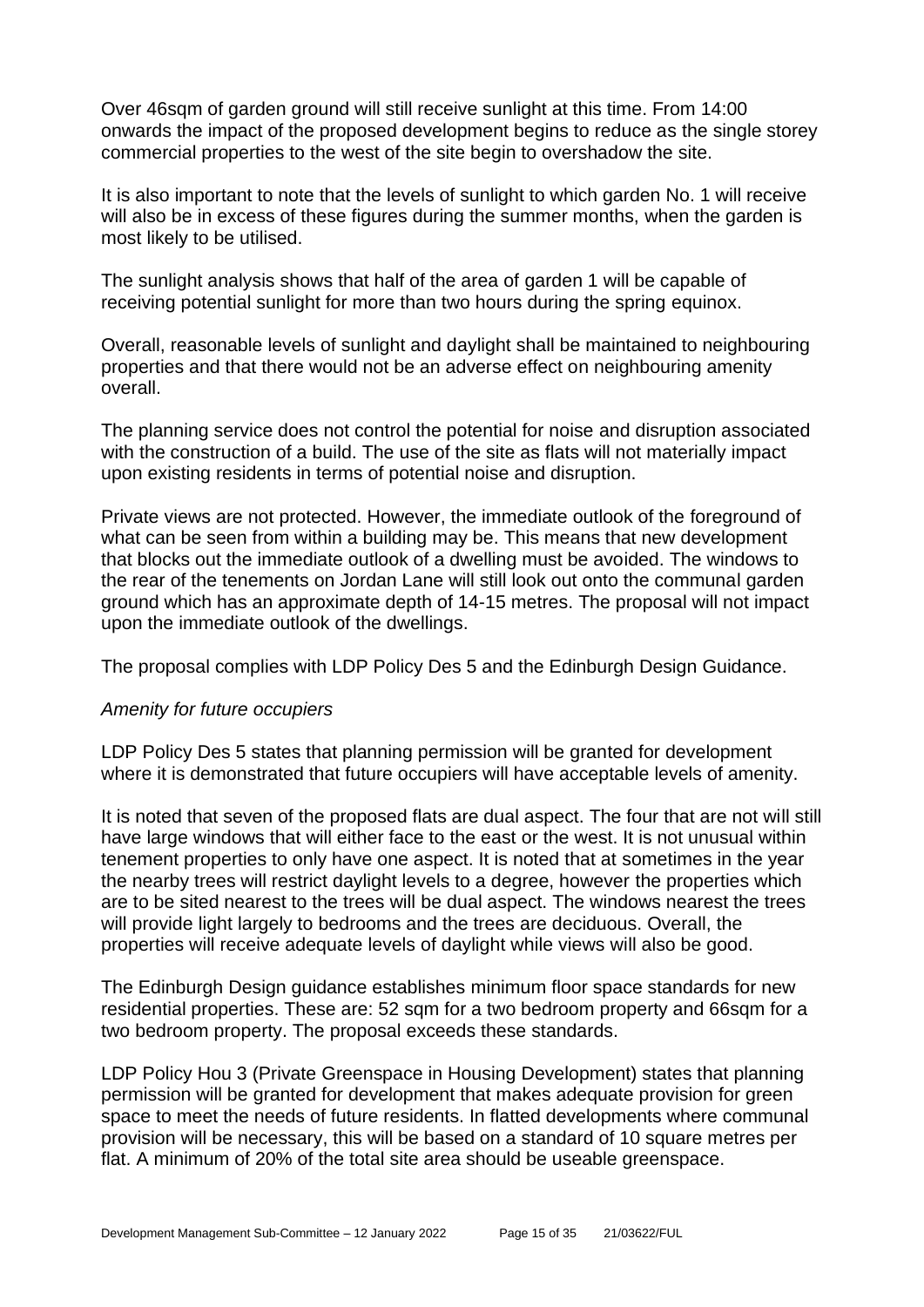The existing commercial building will be retained, and it extends back into the site. As a result, no communal ground floor green space is proposed within the development. However, two of the flats proposed within the first floor will have roof terraces, whilst one third floor flat will also have a roof terrace. It is also acknowledged that the flats will be within walking distance of high quality outdoor areas, like the Braidburn Valley Park and the Hermitage of Braid. The site also lies on major public transport routes which means it will be easy for future occupants to get to other high quality green spaces

On balance the breach of LDP Policy Hou 3 is acceptable in this instance.

Environmental Protection was consulted as part of the assessment of the application. They have recommended additional conditions in regard to the submitted plant and floor specifications to be installed prior to first use of the development.

The applicant has demonstrated that noise from the ground floor retail unit and plant can be contained to within acceptable thresholds. These matters are controlled under separate legislation to planning therefore conditions have not been recommended in respect to these matters. An informative has been included in respect to plant noise meeting the NR25 criteria, whilst the floor specifications would be considered as part of any subsequent building warrant application

The proposal complies with LDP Policy Des 5.

#### f) Impact on trees and ecology

LDP Policy Env 12 (Trees) states that development will not be permitted if likely to have a damaging impact on a tree protected by a tree preservation order or on any other tree worthy of retention.

It is noted that there are eight trees directly to the south of the site located behind the boundary wall and one large tree within the garden grounds to the north east.

The applicant has submitted an arboricultural tree report. It states that the trees are all either category A or B apart from one tree which is category C. They are of high value and all but one has good life expectancy. The report states, however, that they have not been actively managed, with five of the trees having evidence of being pollarded at around 5-8 metres many years ago. The trees have now developed large, spreading crowns which now overhang the site by 2-8 metres and the public highway as well as touching the existing building in places.

The arboricultural report states that root growth into the site is highly unlikely as they will have been contained by boundary walls, ground level changes and the existing building on the site. As such there is no requirement for specific tree protection measures in this case. It states that it is only pruning of the trees that will be required.

The arboricultural report states that *pruning back to the boundary up to a height of 16 metres can readily be achieved without the need for major surgery and ...................these works will be commensurate with normal arboricultural maintenance and will not adversely affect the health and wellbeing of the trees*.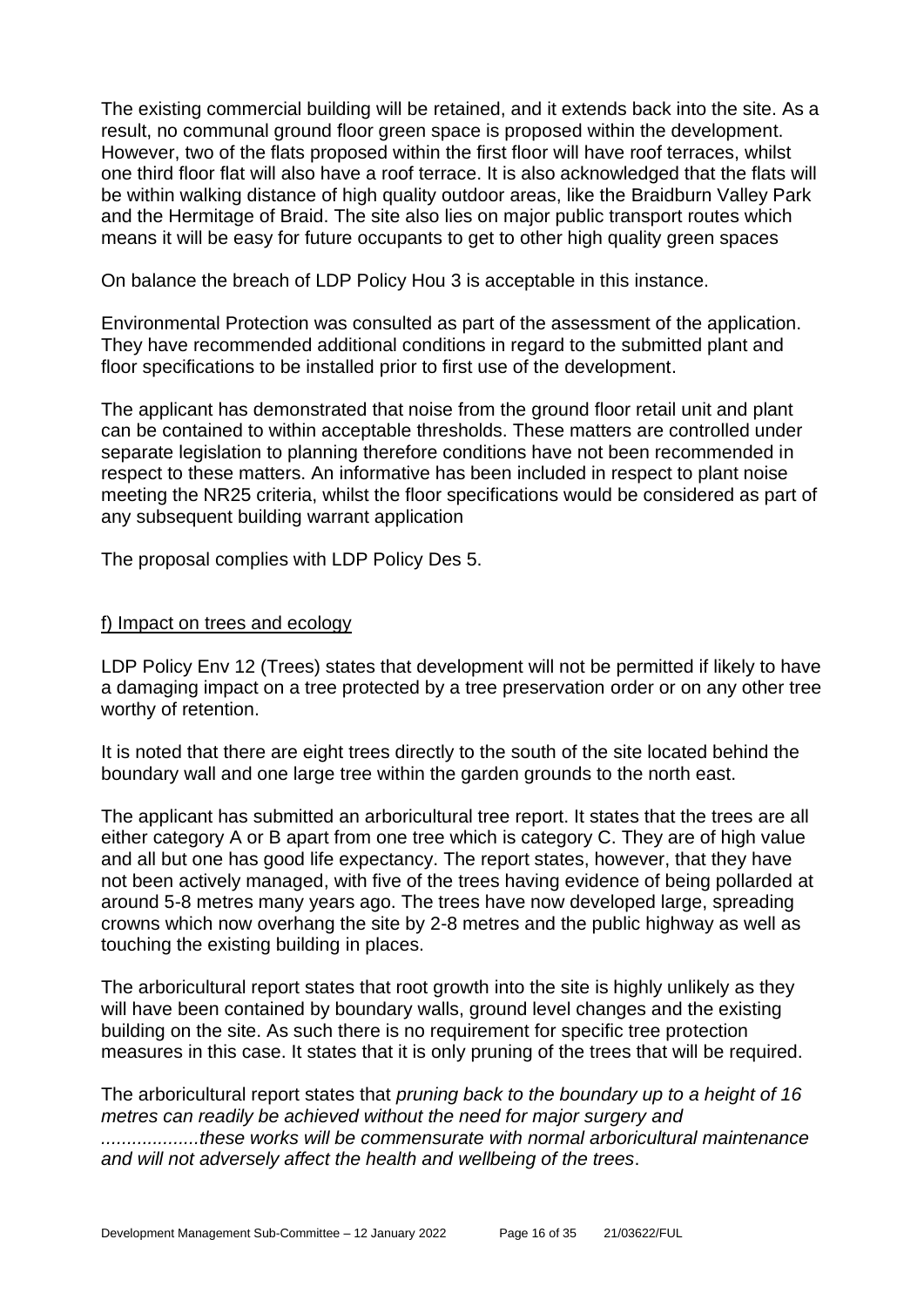The applicant's arboriculturalist confirmed again that the pruning he has recommended, if professionally executed, will not adversely affect the health or amenity value of the trees.

The Council's arboriculturalist was consulted as part of the assessment of the application and confirmed the group of trees to the south of the development is a highly valuable landscape feature formed of high-quality mature trees with many years of potential lifespan remaining. Concerns were raised particularly in relation to the fact that the trees would have to be continually pruned back in order to ensure that they would not impact upon the quality of light the properties would receive. The Council's arboriculturalist is of the view that the impact of the pruning required has been underplayed by the tree report - it would be heavy pruning which would imbalance the crowns of the trees and structurally compromise them. The juxtaposition would create constant pressure for the trees to be cut and potentially removed.

There is therefore a difference of opinion between the applicant's professional arboriculturalist and the Council's professional arboriculturalist.

In regards to concerns relating to overshadowing, it is noted that the six flats that will have windows that face the trees are all dual aspect. As such these properties will not solely rely on the windows which face towards the trees for light. The majority of windows which face the trees are also to provide light to bedrooms and there is around 3m to the boundary. It will not always be desirable to have full south facing sunlight entering bedrooms. The trees to the south of the site are deciduous and will only provide a degree of screening to these windows during certain times of the year. The trees to the south of the site will continue to be protected. If, in the future, further works to the trees were requested then permission from the Council would be required as they lie within the defined conservation area. A judgement can then be made whether to serve a Tree Preservation Order or not.

It is noted that the branches of the nearby trees already severely overhang the application site. In terms of future maintenance and for safety, the tree's branches will need to be pruned and regularly maintained, regardless of whether the application is approved, and the building constructed.

In conclusion with regard to policy Env 12, as is usual with the redevelopment of brownfield sites, there are always competing constraints on development. In this case, a balanced judgement has to be made between the redevelopment of an unsightly site and its replacement with a high quality development providing homes with the potential loss of some of the trees. In these situations, it is often the case that there is no certainty what the outcome will be until some years later and therefore a decision has to be taken as to what weight to give each material planning consideration. In weighing these factors up, the merits of the scheme including the removal of a building which negatively impacts on the conservation area and its replacement with high quality flats which make a positive contribution to the area, coupled with assurances from the applicant's arboriculturalist, outweigh the concerns that the development will potentially lead to the loss of these trees. The benefits in this case outweigh any potential disbenefits.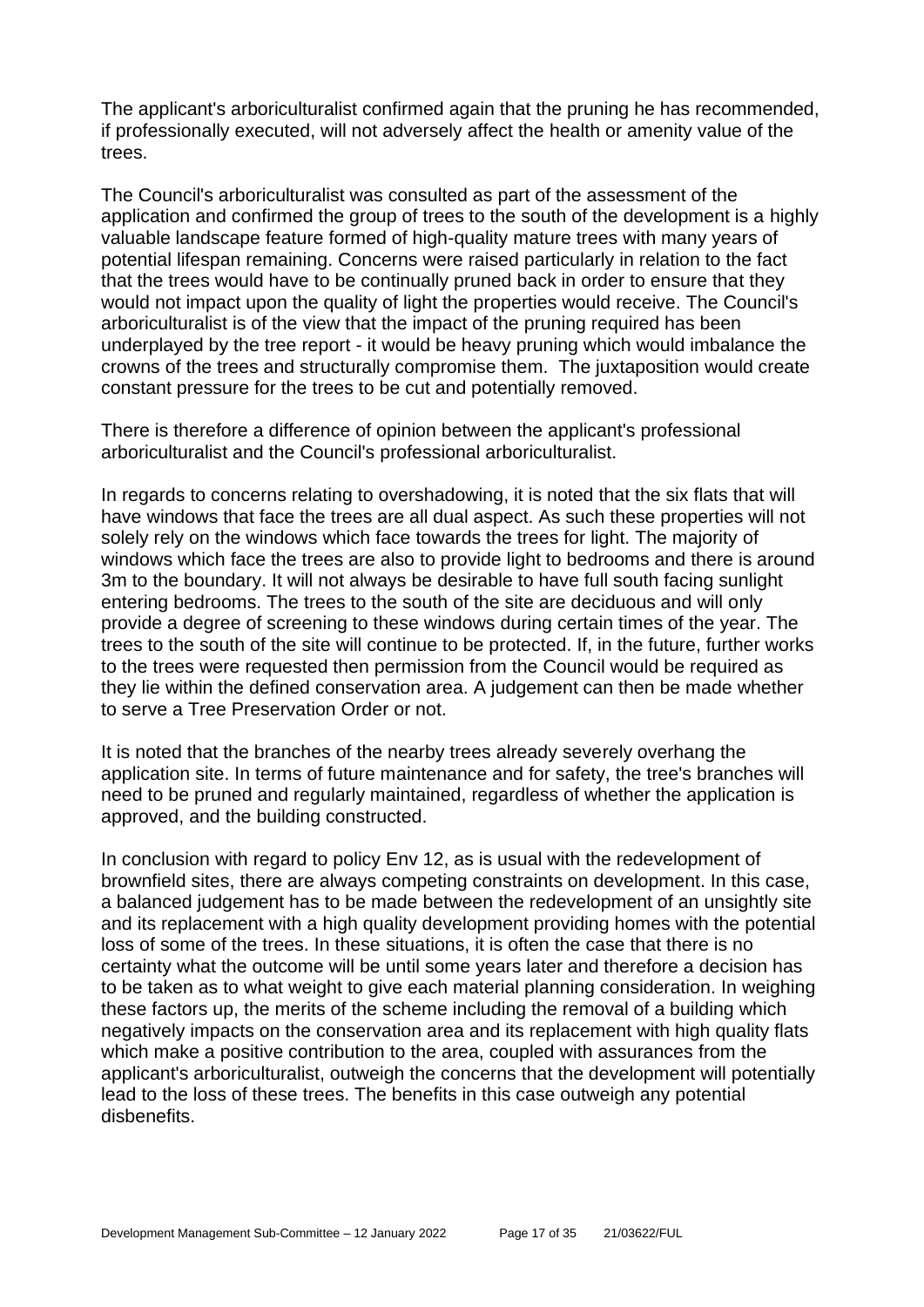LDP policy Env 16 (Species Protection) states that planning permission will not be granted for development that would have an adverse impact on species protected under European or UK law.

A bat survey was submitted with the application. The Council's ecologist has no objections to the proposal.

The proposal complies with LDP Policy Env 16.

#### g) Road Safety, car and bike storage

LDP Policy Tra 2 (Private Car Parking) states that planning permission will be granted for development where proposed car parking provision complies with and does not exceed the parking levels set out in Council Guidance.

LDP Policy Tra 3 (Private Cycle Parking) states that planning permission will be granted for development where the proposed cycle parking and storage facilities comply with the standards set out in Council guidance.

LDP Policy Tra 4 (Design of off street car and cycle parking) states the considerations that will be taken into account where off street car parking is considered to be acceptable.

LDP Policy Tra 9 (Cycle and Footpath Network) states that planning permission will not be granted for development which would:

a) prevent the implementation of proposed cycle paths/ footpaths shown in the proposals map

b) be detrimental to a path that forms part of the core paths network or prejudice the continuity of the off road network generally

c) obstruct or adversely affect a public right of way or other route with access rights unless satisfactory provision is made for its replacement.

No car parking spaces are proposed. The site is identified within the Edinburgh Design Guidance Parking Standards as being within Zone 2. The standards identify that residential properties within this area should have a maximum car parking provision of one space per dwelling. There is no minimum parking provision. Lower provision will be pursued subject to consideration of factors including the site's accessibility to public transport, local amenities, schools and places of employment.

The site is accessible by public transport. Bus Services are located nearby including on Morningside Road, Balcarres Street and Cluny Gardens. These bus stops are in close walking distance of the site with pedestrian footways along these routes. In regard to the LDP Transport policies, a car-parking free development is appropriate in this wellserved location as the site which is accessible by sustainable modes of transport, wellconnected to a range of commercial and other services.

The development proposes, 22 secure cycle parking spaces, two spaces for employees and one for visiting customers.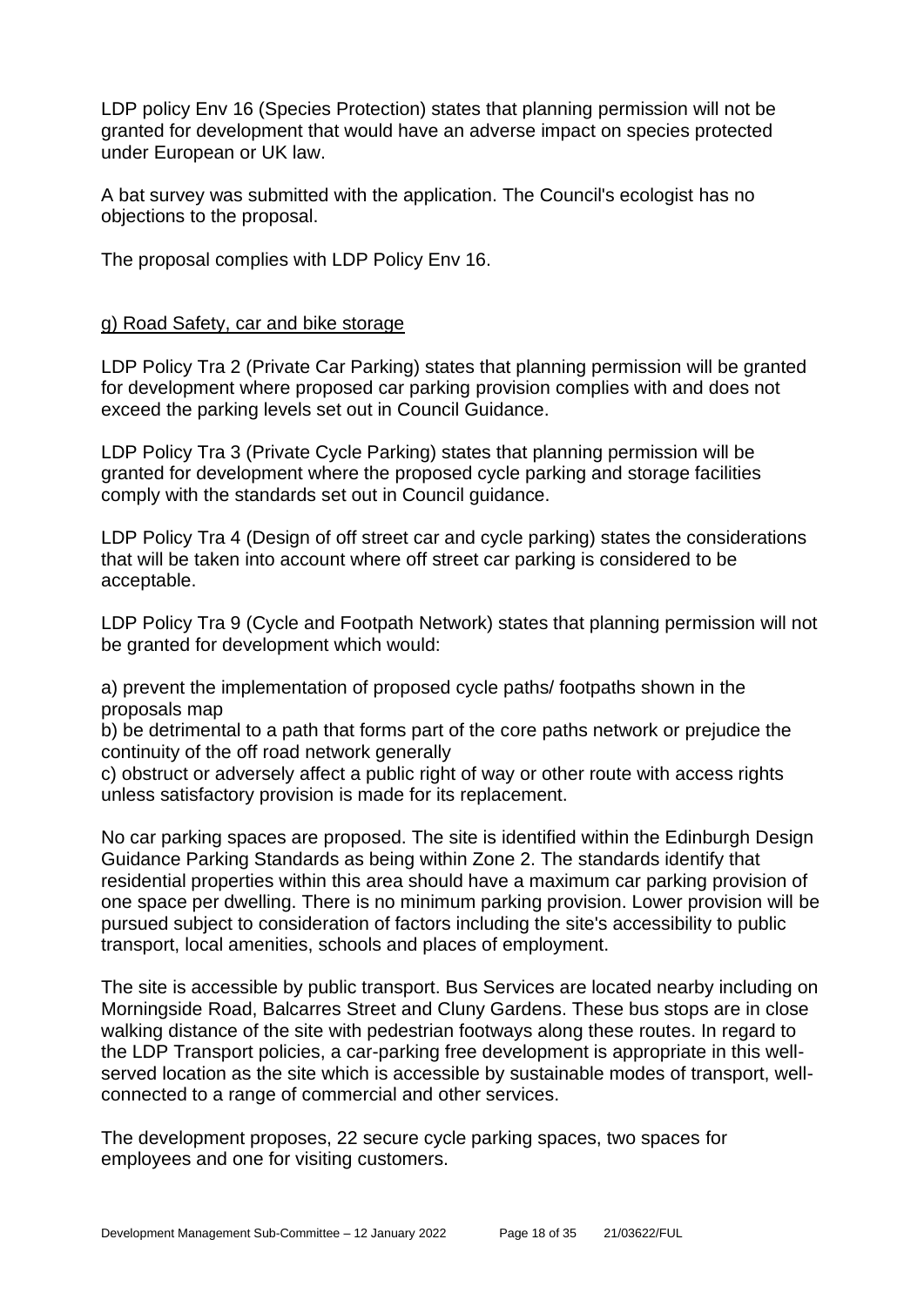A secure cycle parking building is proposed to the rear of the site. The unit will have a private locked access door and shall be lit internally and externally. Bike storage shall be single storey Sheffield cycle stands within the unit. The unit shall be overlooked to a degree by the proposed flats and by the existing sports bar which is to the rear of the site.

The Roads Authority was consulted as part of the assessment of the application. It has confirmed that it has no objections to the principle of the development. However, the proposal requires the stopping up of part of the adopted footway to allow the building to come forward to the building line. The Council as Roads Authority does not support the principle of the removal of the footway nor any such stopping up and as such the Roads Authority recommend the refusal of the application. However, there are no statutory policies that would preclude this.

Moving the proposed building forward will mean that the structure will respect the established building line along Morningside Road. The area of pavement in front of the current building is a dead area that does not provide an amenity gain to the surrounding area. It is relatively small and is terminated to the north by the directly neighbouring retail unit, which follows the established building line and to the south by the historic wall which lines the southern boundary of the site. The proposed building is chamfered to permit easy access to the Jordan Burn Close and for the pier to be read. The photographs of the site also show that this element of the site was historically positioned behind a brick wall and was not part of the pavement. It will not prevent the implementation of any new proposed footpath, or prejudice the continuity of the off road network.

The Roads Authority has also confirmed that the proposal complies with LDP Policy Tra 9 as it will not affect an off road route.

In order to implement the grant of planning permission it will be necessary to pursue a stopping up order under section 207 of the Town and Country Planning (Scotland) Act 1997.

The proposal complies with LDP policies Tra 2, Tra 3, Tra 4 and Tra 9.

#### h) Flooding

LDP Policy Env 21 (Flooding Prevention) states that planning permission will not be granted for development that would increase the risk of flooding or be at risk of flooding itself.

The Scottish Environmental Protection Agency (SEPA) flood maps indicate that the site falls within an area of high risk of surface water flooding, but of no specific risk in terms of river or coastal flooding.

A Surface Water Management Plan and Flood Risk Assessment were submitted with the application.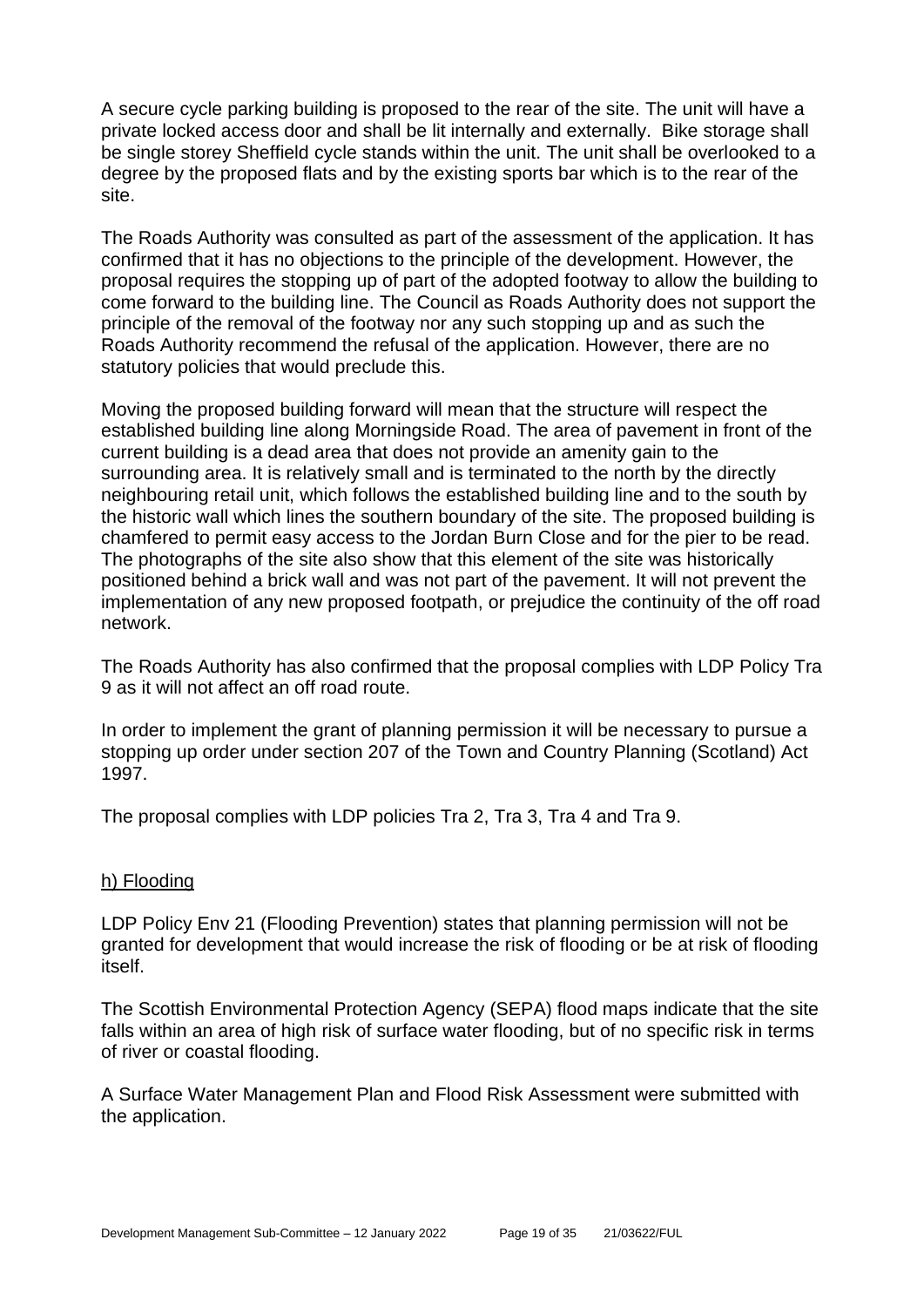The surface water from the site is proposed to be discharged into the nearby culvert. A full CCTV survey of the culvert was not possible as there was a blockage found within it. Flood Planning has confirmed that it has no objections to the proposal subject to the blockage being removed prior to work commencing on site and a report submitted for the written approval of the Council, once the full survey of the culvert has been carried out, highlighting if there are any repairs or maintenance required. The report must also confirm in writing that the proposed surface water discharge rate into the culvert will not pose a flood risk.

The Scottish Environmental Protection Agency (SEPA) were also consulted as part of the assessment of the application. It confirmed that it had no objections.

An informative has been applied that a Controlled Activities Regulations (CAR) License may be required for works to and in the vicinity of the culvert. It is recommended the applicant contacts SEPA for guidance on this matter.

Scottish Water confirmed that they have no objections.

Subject to the submission and approval of this information as required by condition, the proposal has been designed to mitigate potential flood risk and accords with LDP Policy Env 21.

#### i) Equalities and Human Rights

A ramped access is provided to the entrance of the flats and to the rear of the building. The agent has confirmed that the design is in accordance with the Scottish Building Regulations which do not require a lift to residential properties which are not more than four storeys in height and do not have a floor level at more than 10m above the entrance floor level.

Zero car parking spaces are acceptable as the majority of properties along Morningside Road do not have access to parking spaces. There are good public transport links in close proximity to the site.

#### j) Other material considerations

#### *Scottish Planning Policy (SPP)*

The SPP introduces a presumption in favour of development that contributes to sustainable development and sets out 13 principles to guide policy and decisions:

- − giving due weight to net economic benefit;
- − responding to economic issues, challenges and opportunities, as outlined in local economic strategies;
- − supporting good design and the six qualities of successful places;
- − making efficient use of existing capacities of land, buildings and infrastructure including supporting town centre and regeneration priorities;
- − supporting delivery of accessible housing, business, retailing and leisure development;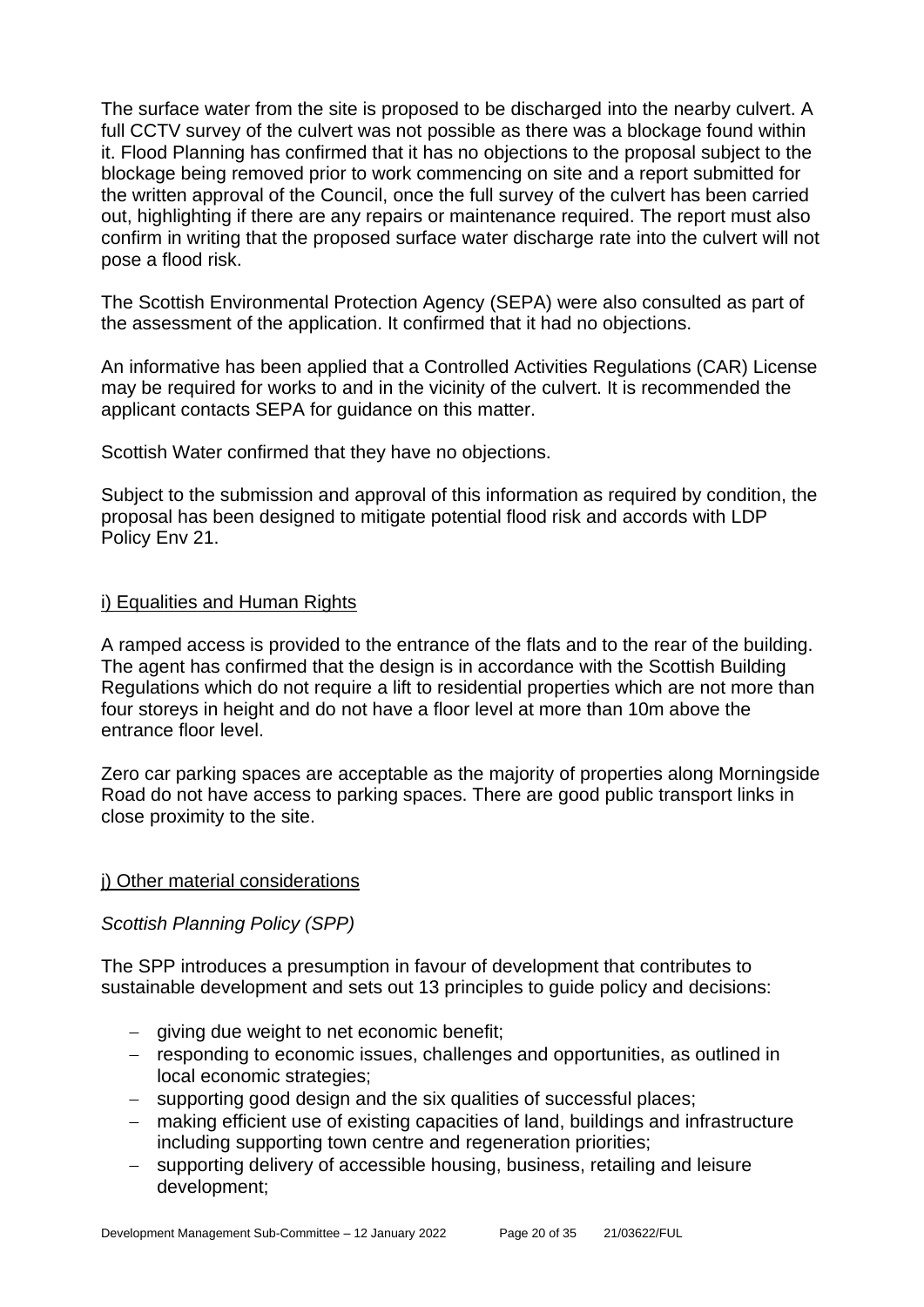- − supporting delivery of infrastructure, for example transport, education, energy, digital and water;
- − supporting climate change mitigation and adaptation including taking account of flood risk;
- − improving health and well-being by offering opportunities for social interaction and physical activity, including sport and recreation;
- − having regard to the principles for sustainable land use set out in the Land Use Strategy:
- − protecting, enhancing and promoting access to cultural heritage, including the historic environment;
- − protecting, enhancing and promoting access to natural heritage, including green infrastructure, landscape and the wider environment;
- − reducing waste, facilitating its management and promoting resource recovery; and
- − avoiding over-development, protecting the amenity of new and existing development and considering the implications of development for water, air and soil quality.

The development proposes an appropriate and sustainable land use which will support the local economy and protect the historic environment. The scheme makes good use of the land available, and the design will create a sense of place. The site is within walking distance or a short bus journey of high quality greenspace areas. The proposal includes measures to assist with climate change mitigation, including zero car parking, ample cycle parking and solar panels on the roof of the building.

The proposed development therefore complies with the 13 SPP principles.

#### *Waste*

Waste Services was consulted as part of the assessment of the application. It stated that it would look into incorporating the development into the new on-street bin provision as part of the communal bin review. Environmental Protection raised no concerns in relation to the positioning of the bins in relation to the retail unit.

#### k) Public comments

#### **Material Representations - Objections**

- − Parking and Road Safety- This is addressed in section 3.3g
- − Loss of sunlight/daylight and overshadowing. This is addressed in section 3.3e
- − Loss of privacy- This is addressed in section 3.3e
- − Design, scale and materials inappropriate This is addressed in section 3.3d
- − Impact upon Conservation Area This is addressed in section 3.3c
- − Overdevelopment of the site This is addressed in section 3.3c and d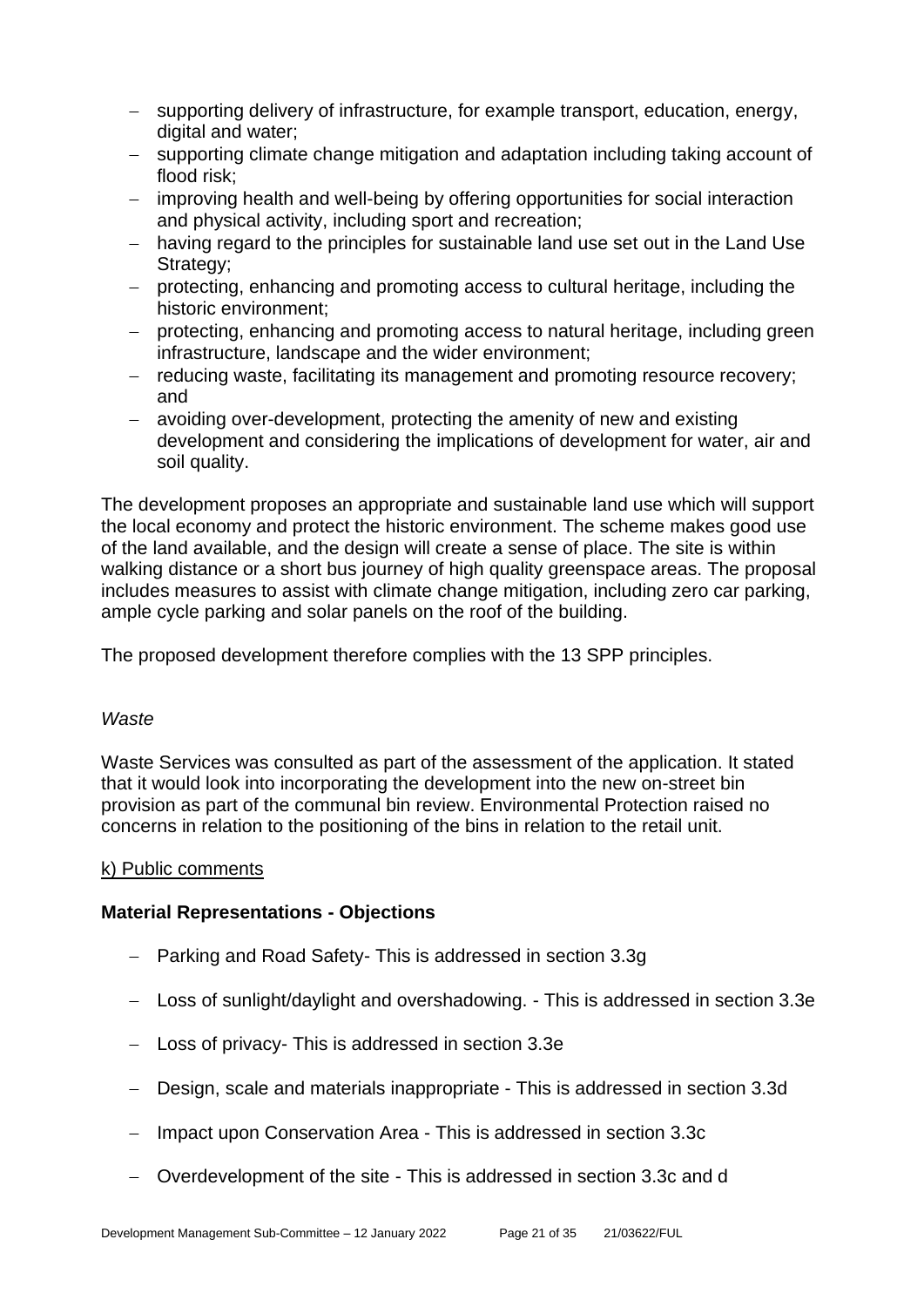- − Disruption and noise This is addressed in section 3.3e
- − Amenity for future occupants- This is addressed in section 3.3e
- − Flooding concerns- This is addressed in section 3.3h
- − Waste provision and location of bins- This is addressed in section 3.3i
- − Impact on ecology- This is addressed in section 3.3f
- − The proposal will impact upon the Sports Bar and harm the mental health of individuals that utilise it- The proposal will not impact upon the function of the Sports Bar or the ability of patrons to use it.
- − Does not comply with the agent of change- The NIA submitted shows that the occupants of the development will not be affected by the Sports Bar.
- − Concerns about air pollution- Environmental Protection did not object to the application.
- − Post office is an eyesore and is dilapidated, this will improve the street scene and the nearby area- This is addressed in section 3.3c
- − New housing is needed and its good to see the retail element retained- This is addressed in section 3.3a
- − Neighbour notification carried out incorrectly- Neighbour notification has been carried out in accordance with legislation.

#### **Non Material Objection**

- − Control/access over the path and lane to rear These are civil issues between interested parties.
- − Construction noise- This is not controlled by the Planning Service.
- − Safety of building over the burn- This will be assessed by Building Standards under the required warrant for the development.
- − Could be let out as Air BNB- That would require a further application for planning permission.
- − lack of contributions and affordable housing- No financial contributions have been identified. Due to the number of flats proposed within this individual site, no affordable housing is required on site.
- − No requirement for another retail unit, impact on trade. This is not a material planning consideration.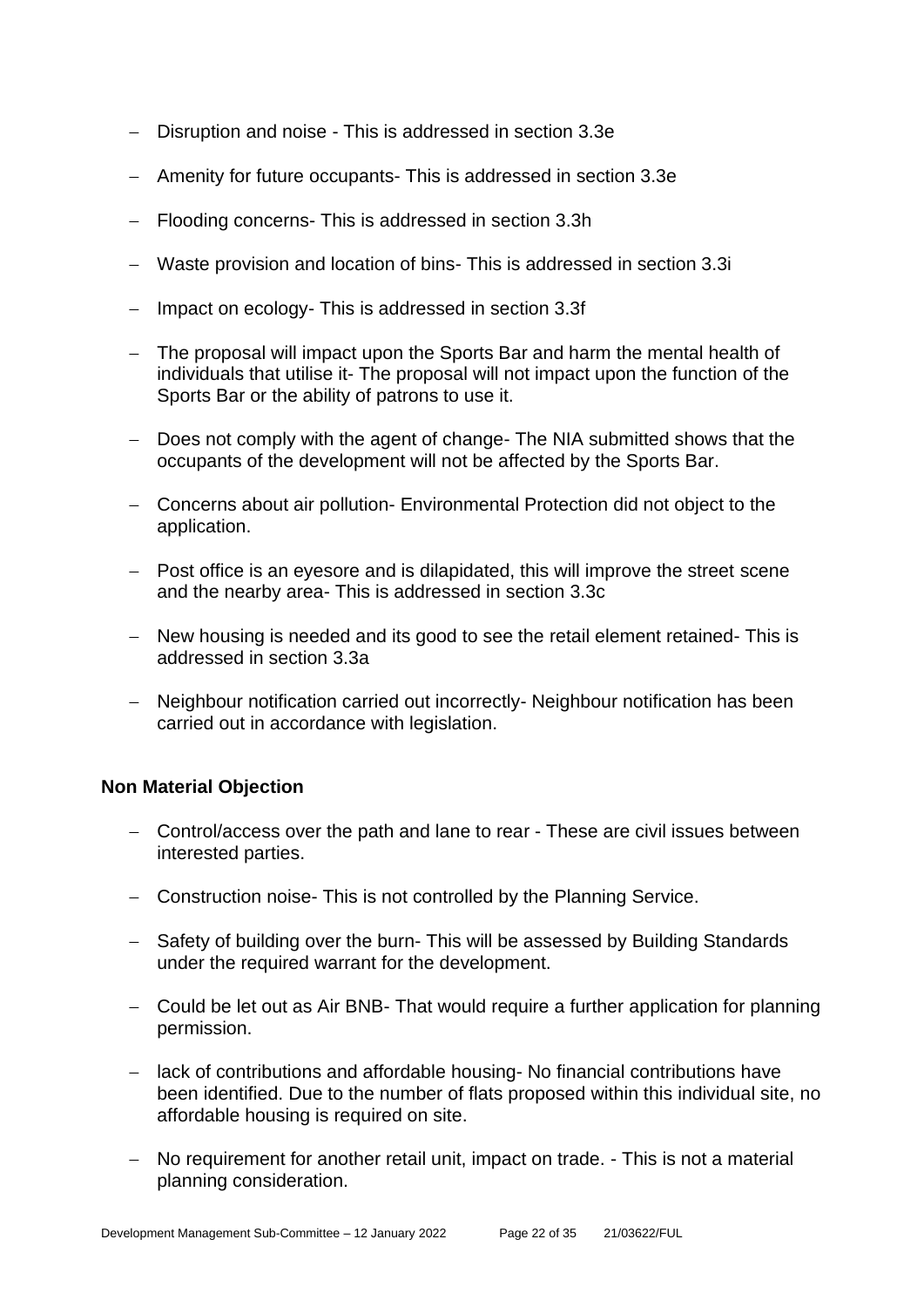#### **Community Council Comments**

The Morningside Community Council objects to the application.

- − Overdevelopment of the site- This is addressed in section 3.3c
- − Impact on setting of listed building- This is addressed in section 3.3b
- − Impact on neighbouring amenity- This is addressed in section 3.3e
- − Inappropriate design- This is addressed in section 3.3d.
- − Residents should not eligible for Residents' Parking Permits.- Residents will have to apply for permits. An informative has been applied in this regard.
- − Loss of pavement is unacceptable- This is addressed in section 3.3g.
- − Impact on protected trees- This is addressed in section 3.3f
- − Concerns about bin storage and collection- This is addressed in section 3.3i
- − Flats are not accessible to wheelchairs- The applicant has confirmed that the development meets the requirements of the building standards regulations. Accessibility will also be assessed through the building warrant process.
- − No affordable housing proposed- No financial contributions have been identified. Due to the number of flats proposed within this individual site, no affordable housing is required on site.

#### **Material Representations - Support**

- − Character and appearance of conservation area, will improve areas visual amenity - This is addressed in section 3.3c and d
- − Development is sustainable, good use of brownfield, vacant land- This is addressed in section 3.3a
- − Good design, appropriate scale, height and form for area This is addressed in section 3.3c and d
- − Good to see the retail element is to be retained, will protect the Morningside Town Centre- This is addressed in section 3.3a.
- − More parking provision required This is addressed in section 3.3g
- − More housing is required within the area This is addressed in section 3.3a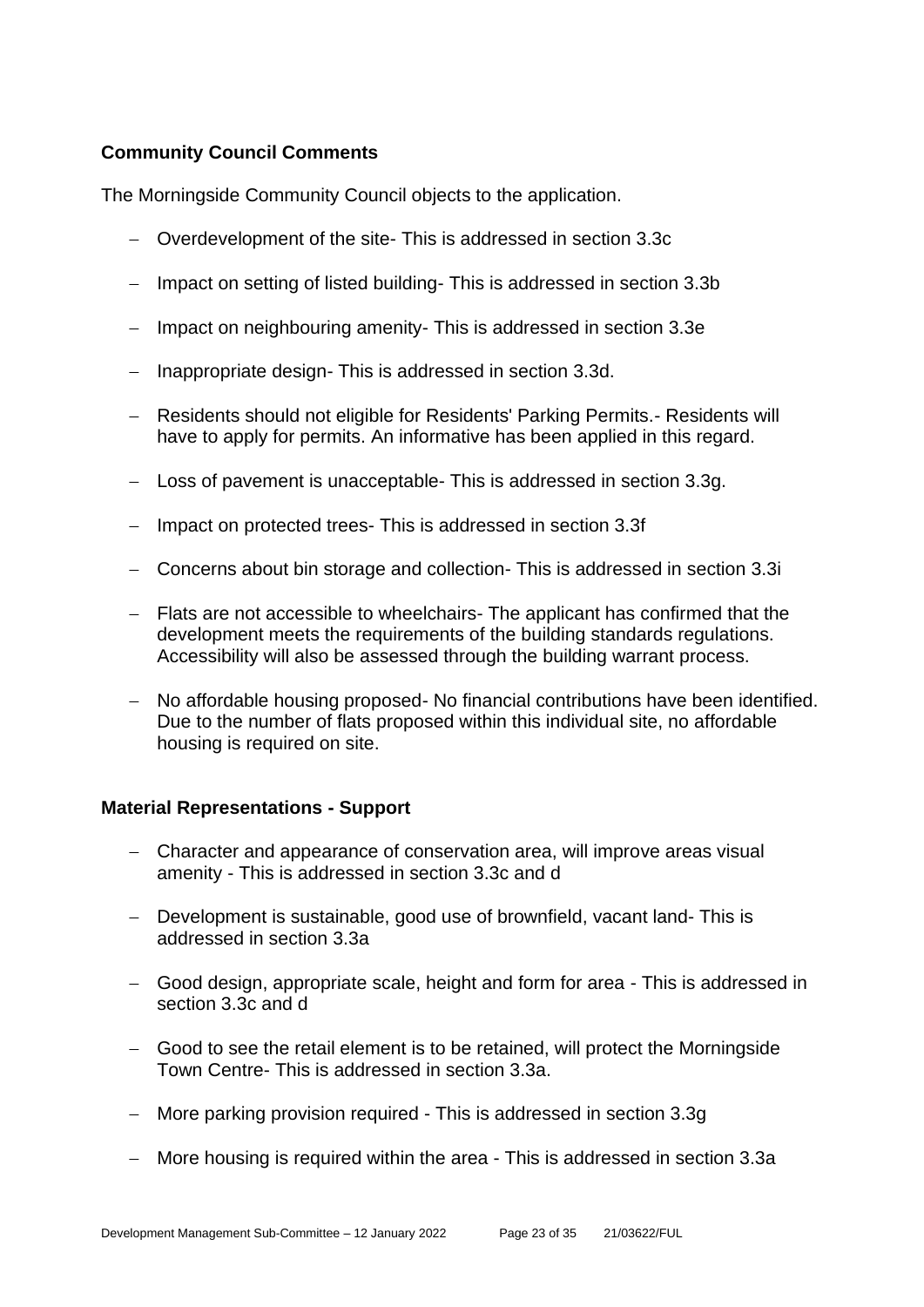- − Impact on traffic and parking This is addressed in section 3.3g.
- − Will bring more jobs to the area- This is addressed in section 3.3a

#### **Non Material Representations - Support**

− Alleged campaign to provide letters of objection - This is not a material planning consideration.

#### **Material Neutral Comment**

- − Parking and access- This is addressed in section 3.3g
- − Scale and size, design of building and landscaping- This is addressed in section 3.3d
- − Good use of site, sustainable-This is addressed in section 3.3 a

#### **Conclusion**

The development complies with the Planning (Listed Building and Conservation Areas) Scotland Act 1997 as it preserves and enhances the character and appearance of the conservation area and will not harm the setting of nearby listed buildings.

The development complies with the Edinburgh Local Development Plan. The proposal is acceptable in this location and is of an appropriate scale, form and design and introduces a suitable mix of flats into the area. The proposal will have no material impact upon the amenity of local residents and will provide adequate residential accommodation.

While there may be an impact on adjacent trees which currently overhang the site, the benefits of the proposal in delivering new housing and delivering an attractive new building outweigh any adverse impacts to the trees that may arise.

The breach of LDP policy Hou 3 in respect of green space is acceptable in this instance.

Whilst the Roads Authority does not support the stopping up of the footway and therefore recommend the refusal of the application, it has no objections to the principle of the development. The Roads Authority has also confirmed that the stopping up of the footway is not a breach of LDP Policy Tra 9.

The proposal complies with the local development plan and the policy principles of sustainable development set out in Scottish Planning Policy (SPP). There are no other material considerations which outweigh this conclusion.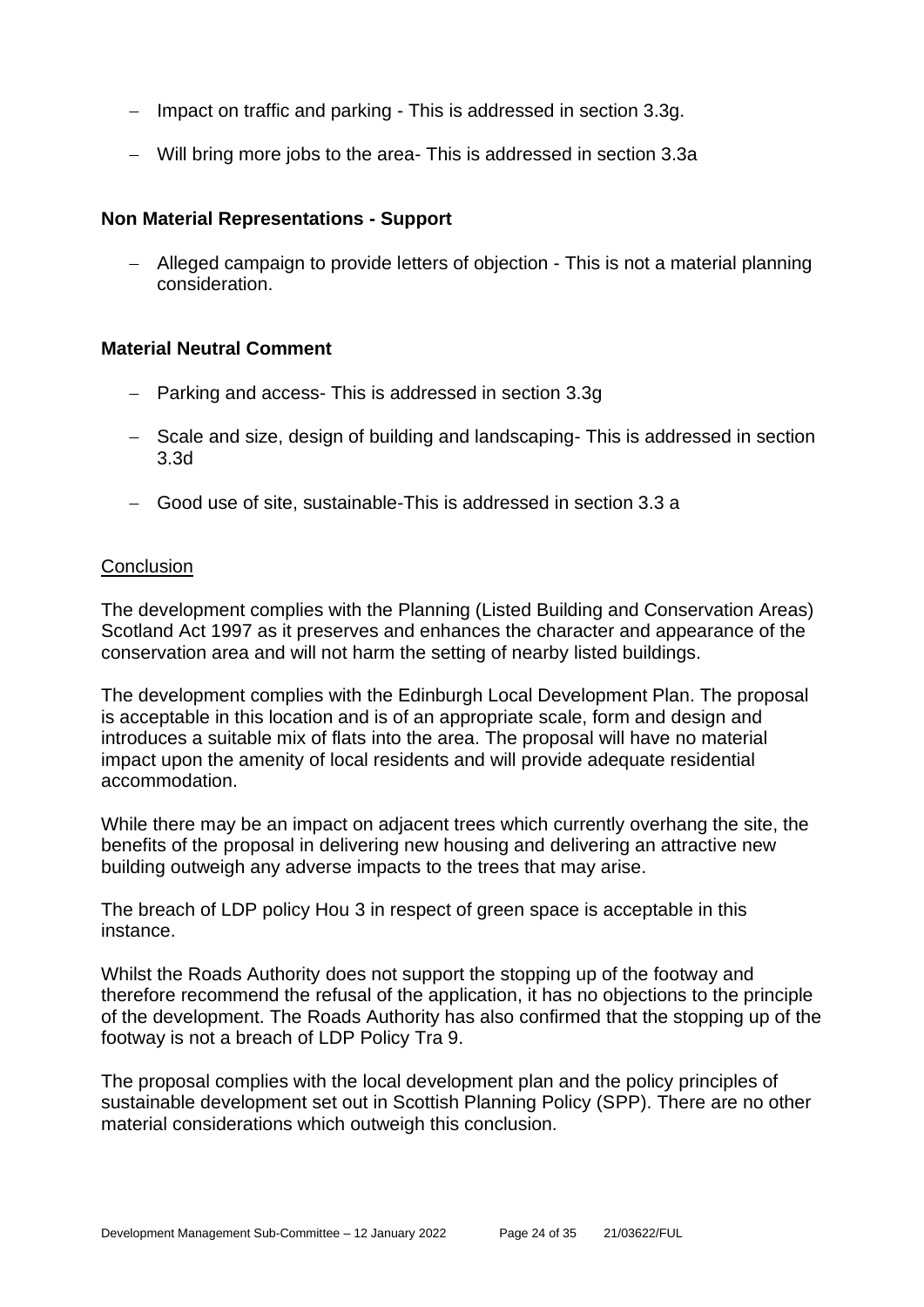It is recommended that this application be Granted subject to the details below.

#### **3.4 Conditions/reasons/informatives Conditions**: -

- 1. A detailed specification, including trade names where appropriate, of all the proposed external materials shall be submitted to and approved in writing by the Planning Authority before work is commenced on site; Note: samples of the materials may be required. Details of the coursing of stonework are also to be provided and approved prior to the commencement of work on site.
- 2. Glazing requirements as shown on approved drawings 07c, 08c & 10c should be installed prior to occupation of the development.
- 3. No Development Shall take place until the blockage in the culvert identified in Appendix 2 of the submitted Drainage Strategy reference P1470, dated September 2021, is removed and a full CCTV culvert survey completed and submitted for the written approval of the planning authority.

The survey shall ascertain whether additional repairs and maintenance are required. The condition must be adequate as to not reduce the capacity of the culvert and to allow flow and not pose a flood risk as a result of the proposed surface water discharge rate. The CCTV survey will also identify structural defects and confirm whether repairs are required.

In the event works are required, the construction of the building shall not take place until those works have been carried out.

#### **Reasons**:-

- 1. To protect and enhance the character and appearance of the conservation area.
- 2. In the interests of residential amenity
- 3. In the interests of flood management.

#### **Informatives**

It should be noted that:

- 1. The development hereby permitted shall be commenced no later than the expiration of three years from the date of this consent.
- 2. No development shall take place on the site until a 'Notice of Initiation of Development' has been submitted to the Council stating the intended date on which the development is to commence. Failure to do so constitutes a breach of planning control, under Section 123(1) of the Town and Country Planning (Scotland) Act 1997.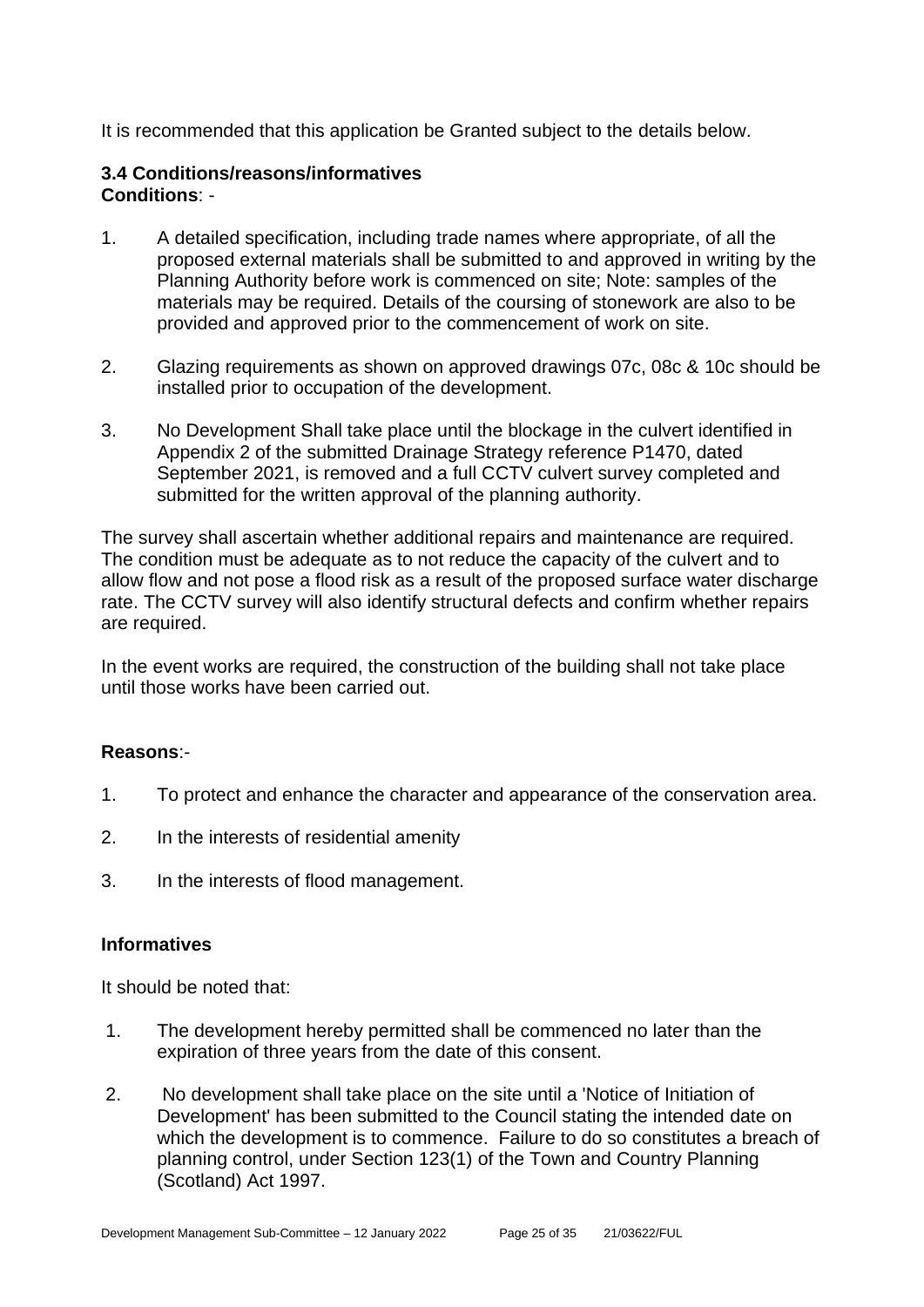- 3. As soon as practicable upon the completion of the development of the site, as authorised in the associated grant of permission, a 'Notice of Completion of Development' must be given, in writing to the Council.
- 4. a.The applicant should consider the provision of car club vehicles in the vicinity of the site in support of the proposed zero car parking and low car ownership; b.The applicant should consider developing a Travel Plan including provision of pedal cycles (inc. electric cycles), public transport travel passes, a Welcome Pack, a high-quality map of

the neighbourhood (showing cycling, walking and public transport routes to key local facilities), timetables for local public transport;

c.The applicant should be advised that, as the development is located in the extended Controlled Parking Zone, they will be eligible for one residential parking permit per property in accordance with the Transport and Environment Committee decision of 4 June 2013.

#### See

https://democracy.edinburgh.gov.uk/Data/Transport%20and%20Environment%20Com mittee/20130604/Agenda/item\_77\_-

\_controlled\_parking\_zone\_amendments\_to\_residents\_permits\_eligibility.pdf (Category D - New Build)

- 5. The maximum permitted plant noise specification details as measured from 1 metre and shown on approved drawing No. 12 shall comply with NR25.
- 6. During excavation and construction if any tree roots over 25mm diameter or large bundles of fine roots are discovered within the site then a suitably qualified arboriculturist should be contacted and the roots inspected to clarify whether the works shall harm these trees. A written report of any findings following this inspection should be submitted to the Planning Authority to agree mitigation measures.
- 7. There is potential that a Controlled Activities Regulations (CAR) License for works to / within the vicinity of the culvert is required. It is therefore recommended that the applicant contacts SEPA for guidance on this matter and also refers to https://www.sepa.org.uk/media/34761/car\_a\_practical\_guide.pdf. It should be noted that the guidance it states 'removal of structures is a controlled activity'. Section 6 of the guidance covers Engineering Activities, and Table 5 from page 49 gives the level of authorisation that is applicable.
- 8. Any pruning should be carried out by a professional tree surgeon to BS 3998:2010.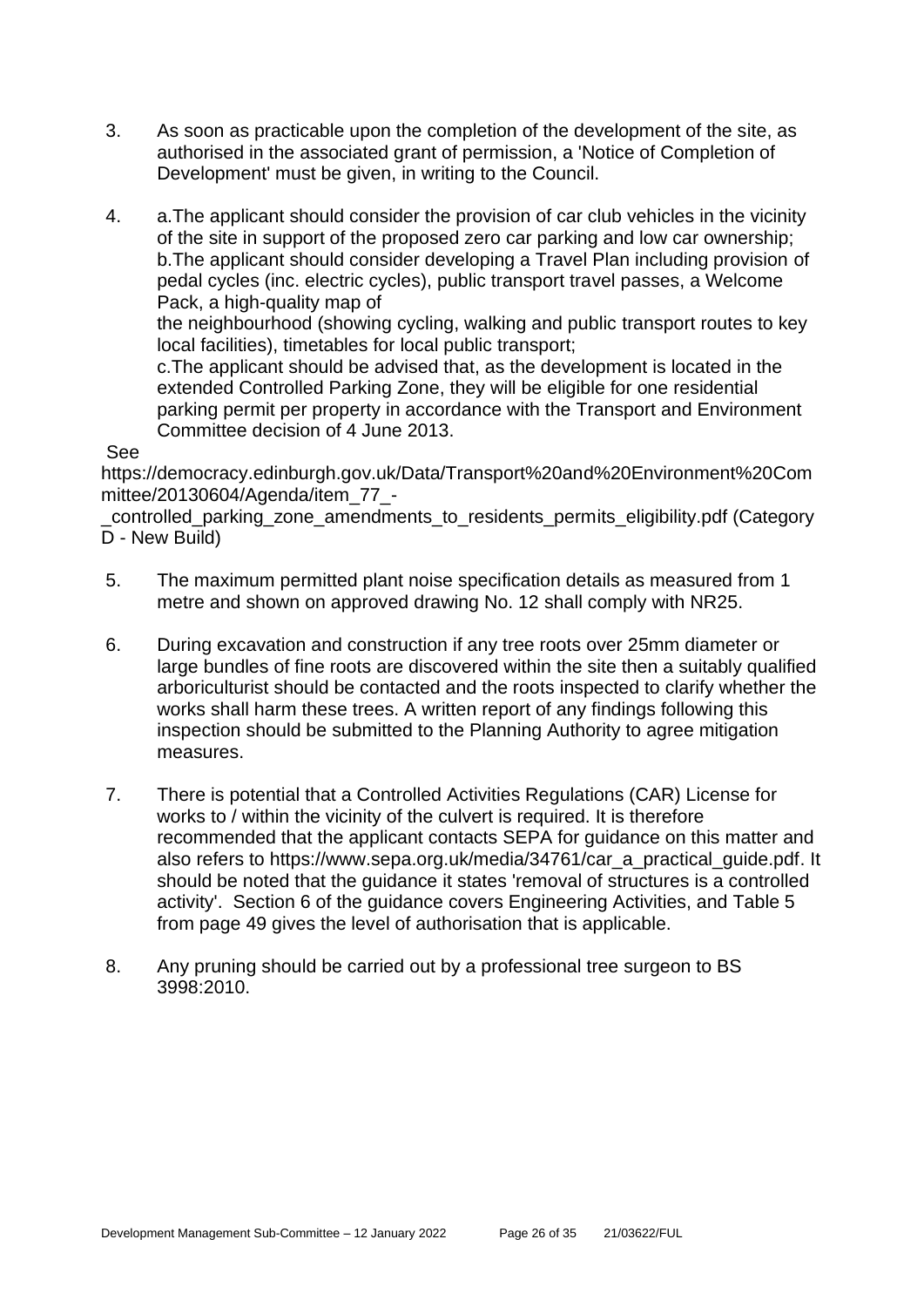## **Financial impact**

#### **4.1 The financial impact has been assessed as follows:**

There are no financial implications to the Council.

## **Risk, Policy, compliance and governance impact**

**5.1** Provided planning applications are determined in accordance with statutory legislation, the level of risk is low.

#### **Equalities impact**

#### **6.1 The equalities impact has been assessed as follows:**

The application has been assessed and has no impact in terms of equalities or human rights.

#### **Sustainability impact**

#### **7.1 The sustainability impact has been assessed as follows:**

This application meets the sustainability requirements of the Edinburgh Design Guidance.

#### **Consultation and engagement**

#### **8.1 Pre-Application Process**

Pre-application discussions took place on this application.

#### **8.2 Publicity summary of representations and Community Council comments**

The application received 122 objection comments, including one from the Morningside Community Council, 29 support comments and one neutral comment. The points raised are addressed in section 3.3 of the report.

#### **Background reading / external references**

- To view details of the application, go to
- **[Planning and Building Standards online services](https://citydev-portal.edinburgh.gov.uk/idoxpa-web/search.do?action=simple&searchType=Application)**
- [Planning guidelines](http://www.edinburgh.gov.uk/planningguidelines)
- [Conservation Area Character Appraisals](http://www.edinburgh.gov.uk/characterappraisals)
- [Edinburgh Local Development Plan](http://www.edinburgh.gov.uk/localdevelopmentplan)
- **Scottish [Planning Policy](http://www.scotland.gov.uk/Topics/Built-Environment/planning/Policy)**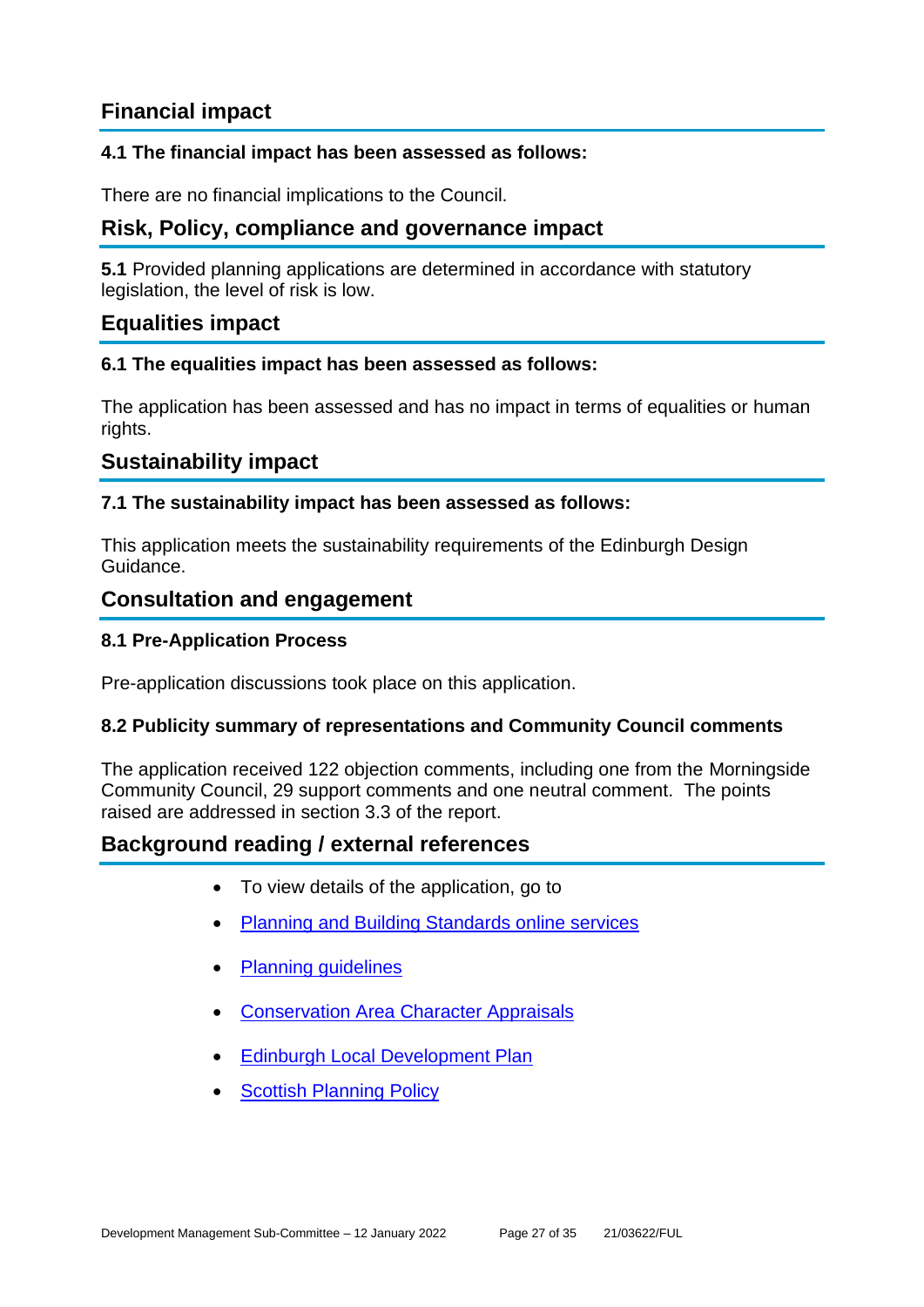| <b>Statutory Development</b><br><b>Plan Provision</b> | Urban area                                  |
|-------------------------------------------------------|---------------------------------------------|
| Date registered                                       | 7 July 2021                                 |
| <b>Drawing numbers/Scheme</b>                         | 01,02,03a,04a,05,06a,07c,08c,09c,10c,11,12, |
|                                                       | Scheme 2                                    |

**David Givan** Chief Planning Officer PLACE The City of Edinburgh Council

Contact: Robert McIntosh, Planning Officer E-mail: robert.mcintosh@edinburgh.gov.uk

## **Links - Policies**

#### **Relevant Policies:**

#### **Relevant policies of the Local Development Plan.**

LDP Policy Del 1 (Developer Contributions and Infrastructure Delivery) identifies the circumstances in which developer contributions will be required.

LDP Policy Des 1 (Design Quality and Context) sets general criteria for assessing design quality and requires an overall design concept to be demonstrated.

LDP Policy Des 3 (Development Design - Incorporating and Enhancing Existing and Potential Features) supports development where it is demonstrated that existing and potential features have been incorporated into the design.

LDP Policy Des 4 (Development Design - Impact on Setting) sets criteria for assessing the impact of development design against its setting.

LDP Policy Des 5 (Development Design - Amenity) sets criteria for assessing amenity.

LDP Policy Des 6 (Sustainable Buildings) sets criteria for assessing the sustainability of new development.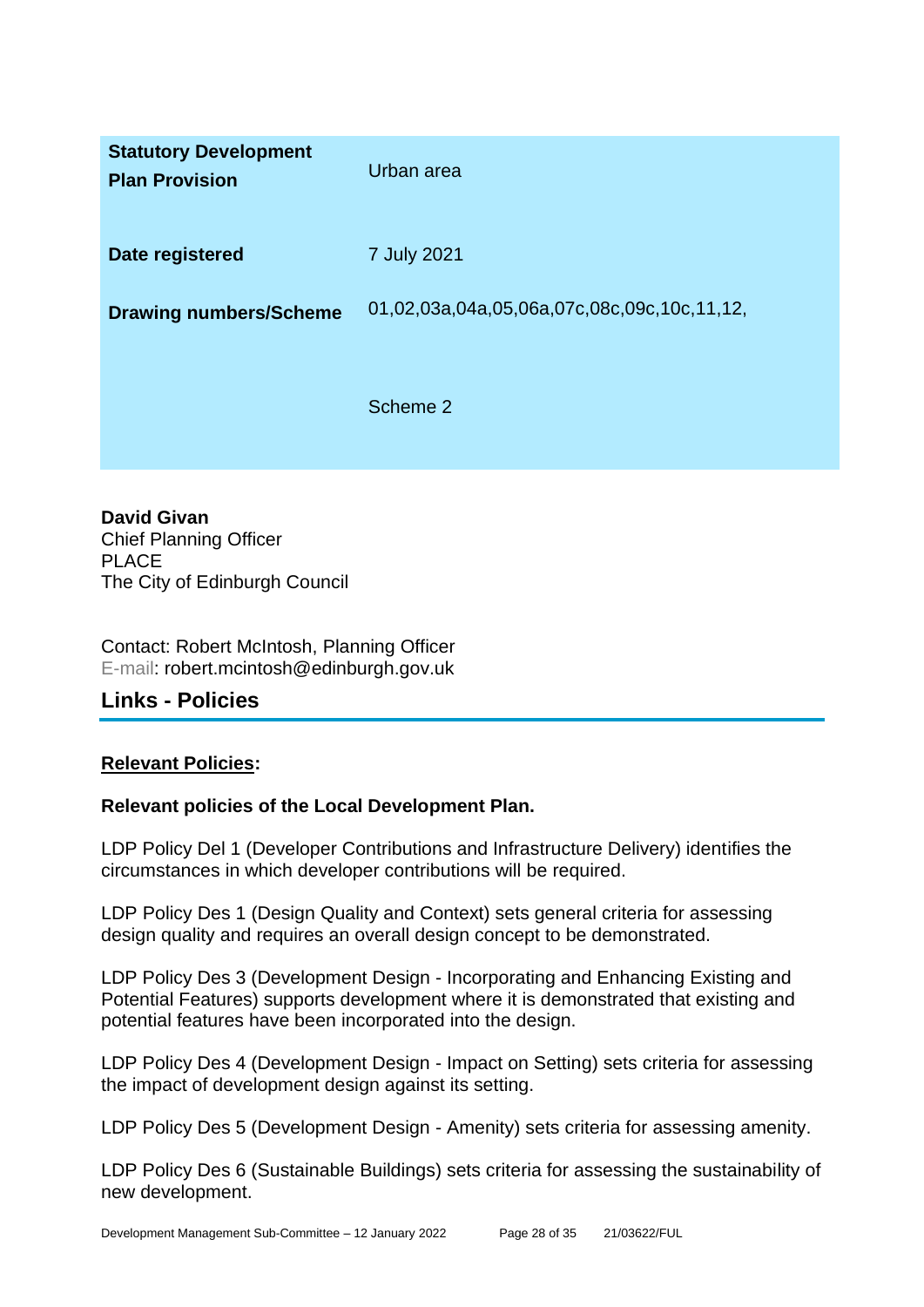LDP Policy Des 13 (Shopfronts) sets criteria for assessing shopfront alterations and advertising proposals.

LDP Policy Env 3 (Listed Buildings - Setting) identifies the circumstances in which development within the curtilage or affecting the setting of a listed building will be permitted.

LDP Policy Env 6 (Conservation Areas - Development) sets out criteria for assessing development in a conservation area.

LDP Policy Env 9 (Development of Sites of Archaeological Significance) sets out the circumstances in which development affecting sites of known or suspected archaeological significance will be permitted.

LDP Policy Env 12 (Trees) sets out tree protection requirements for new development.

LDP Policy Env 16 (Species Protection) sets out species protection requirements for new development.

LDP Policy Env 21 (Flood Protection) sets criteria for assessing the impact of development on flood protection.

LDP Policy Hou 1 (Housing Development) sets criteria for assessing the principle of housing proposals.

LDP Policy Hou 2 (Housing Mix) requires provision of a mix of house types and sizes in new housing developments to meet a range of housing needs.

LDP Policy Hou 3 (Private Green Space in Housing Development) sets out the requirements for the provision of private green space in housing development.

LDP Policy Hou 4 (Housing Density) sets out the factors to be taken into account in assessing density levels in new development.

LDP Policy Ret 3 (Town Centres) sets criteria for assessing retail development in or on the edge of town centres.

LDP Policy Tra 2 (Private Car Parking) requires private car parking provision to comply with the parking levels set out in Council guidance and sets criteria for assessing lower provision.

LDP Policy Tra 3 (Private Cycle Parking) requires cycle parking provision in accordance with standards set out in Council guidance.

LDP Policy Tra 4 (Design of Off-Streetcar and Cycle Parking) sets criteria for assessing design of off-street car and cycle parking.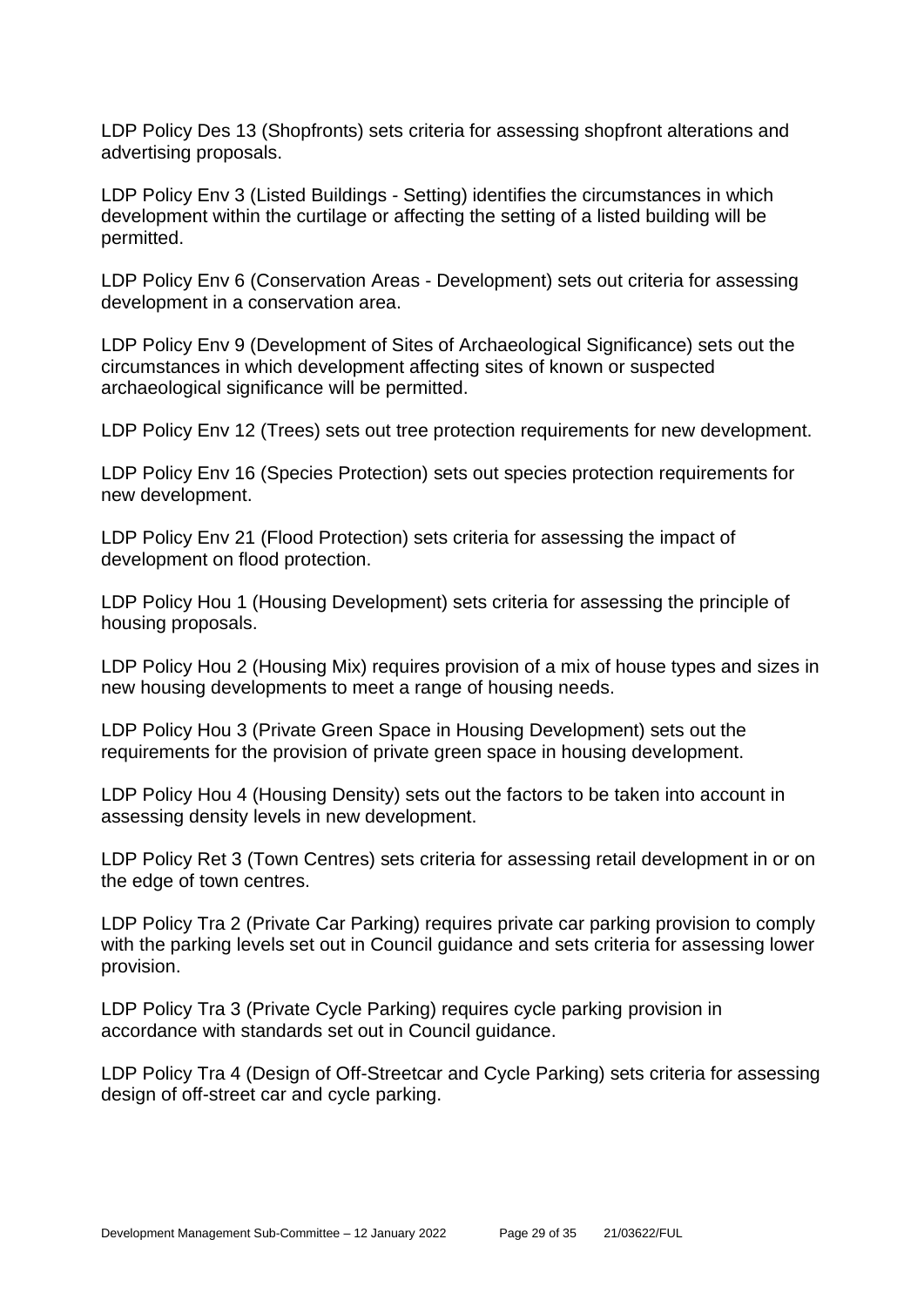#### **Relevant Non-Statutory Guidelines**

**Non-Statutory guidelines** Edinburgh Design Guidance supports development of the highest design quality and that integrates well with the existing city. It sets out the Council's expectations for the design of new development, including buildings, parking, streets and landscape, in Edinburgh.

#### **Relevant Government Guidance on Historic Environment.**

Managing Change in the Historic Environment: Setting sets out Government guidance on the principles that apply to developments affecting the setting of historic assets or places.

#### **Other Relevant policy guidance**

The Morningside Conservation Area Character Appraisal emphasises that the architectural character of the conservation area is largely composed of Victorian and Edwardian villas and terraces which form boundaries to extensive blocks of private open space. The villa streets are complemented by the profusion of mature trees, extensive garden settings, stone boundary walls and spacious roads. The villas which are in variety of architectural styles are unified by the use of local building materials.

Scottish Planning Policy (SPP) - The SPP sets out Scottish Government policy on nationally important land use matters and includes subject specific policies on: economic development, town centres and retailing, housing, rural development, coastal planning, fish farming, historic environment, landscape and natural heritage, open space and physical activity, green belts, transport, renewable energy, flooding and drainage, waste management, minerals, on-shore oil and gas, surface coal mining and communications infrastructure.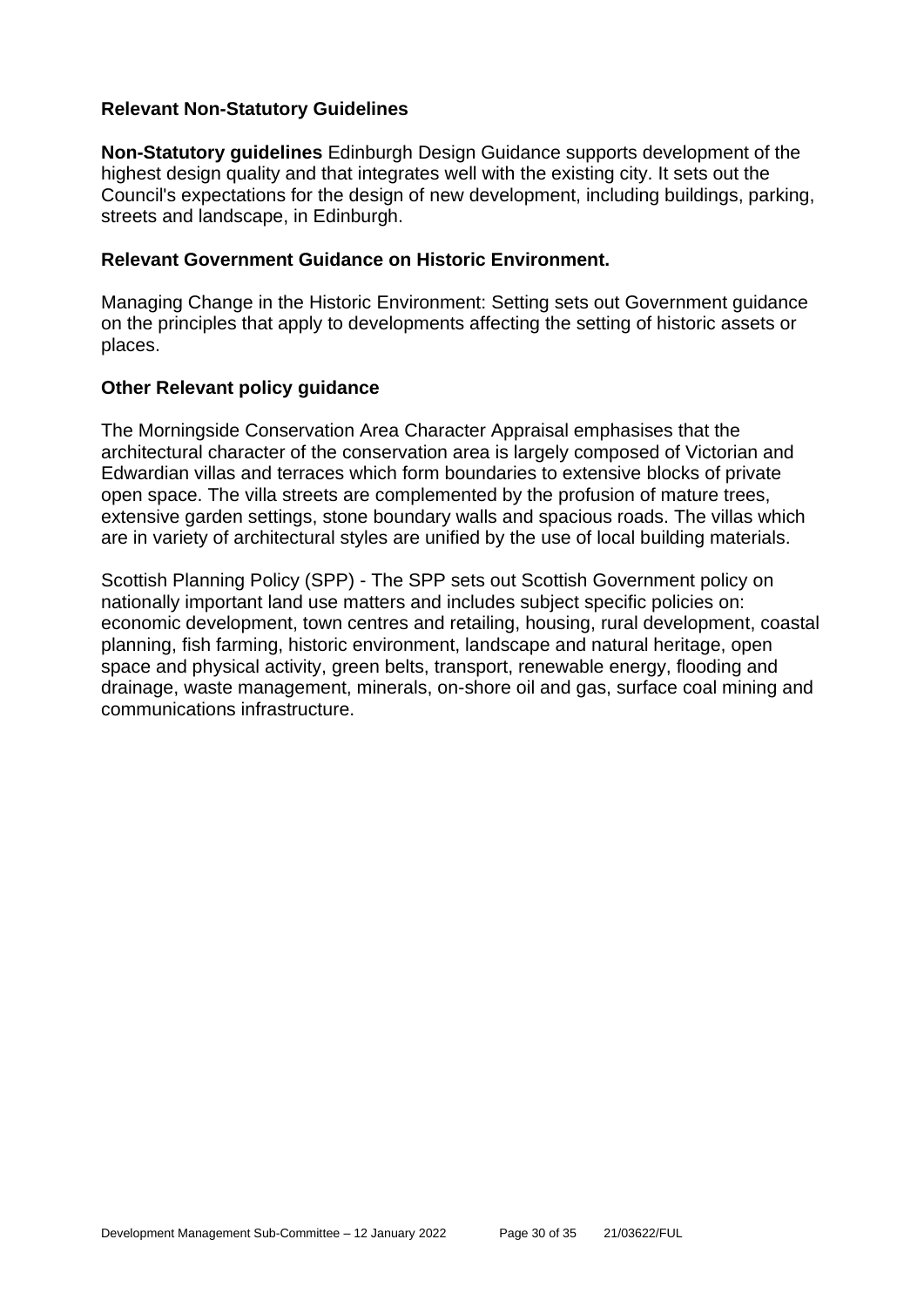# **Appendix 1**

**Application for Planning Permission 21/03622/FUL at 265 Morningside Road, Edinburgh, EH10 4RD. Form ground floor retail unit and 11x flats in upper floors with associated cycle parking and infrastructure.**

#### **Consultations**

#### *Waste Services*

We will look at incorporating both the developments into the new on-street bin provision as part of the communal bin review.

#### *Ecology*

Having considered the finding of the report, I am satisfied that bats are not a constrain to development. Therefore, there is no objection to this application in relation to policy Env 16 Species protection.

#### *Archaeology*

Further to your consultation request I would like to make the following comments and recommendations concerning this application to form ground floor retail unit and 11x flats in upper floors with associated cycle parking and infrastructure.

The application site lies on the southern side of the historic Georgian and Victorian suburb of Morningside which developed out from the 17th century estate of the same name. A main focus for the early development was and is Morningside Road which forms the main high street. The Road which running southwards from Edinburgh across the Burghmuir is medieval in date but may date back to the Roman Period. The southern boundary of the site is formed by now canalised Egypt Burn. The current late 60's former post office replaced an earlier building running along the northern boundary of the site which dated back to before 1837.

As such the site is of archaeological potential. However, the current scheme will retain the footprint of the current building which directly overlies the site of the early 19th century one. Accordingly, as the remains if this historic structure are unlikely to be significantly disturbed by this scheme it is considered that these proposals will not have a significant archaeological impact and that there are no known archaeological implications.

#### *Roads Authority*

#### Full Response

The application should be refused.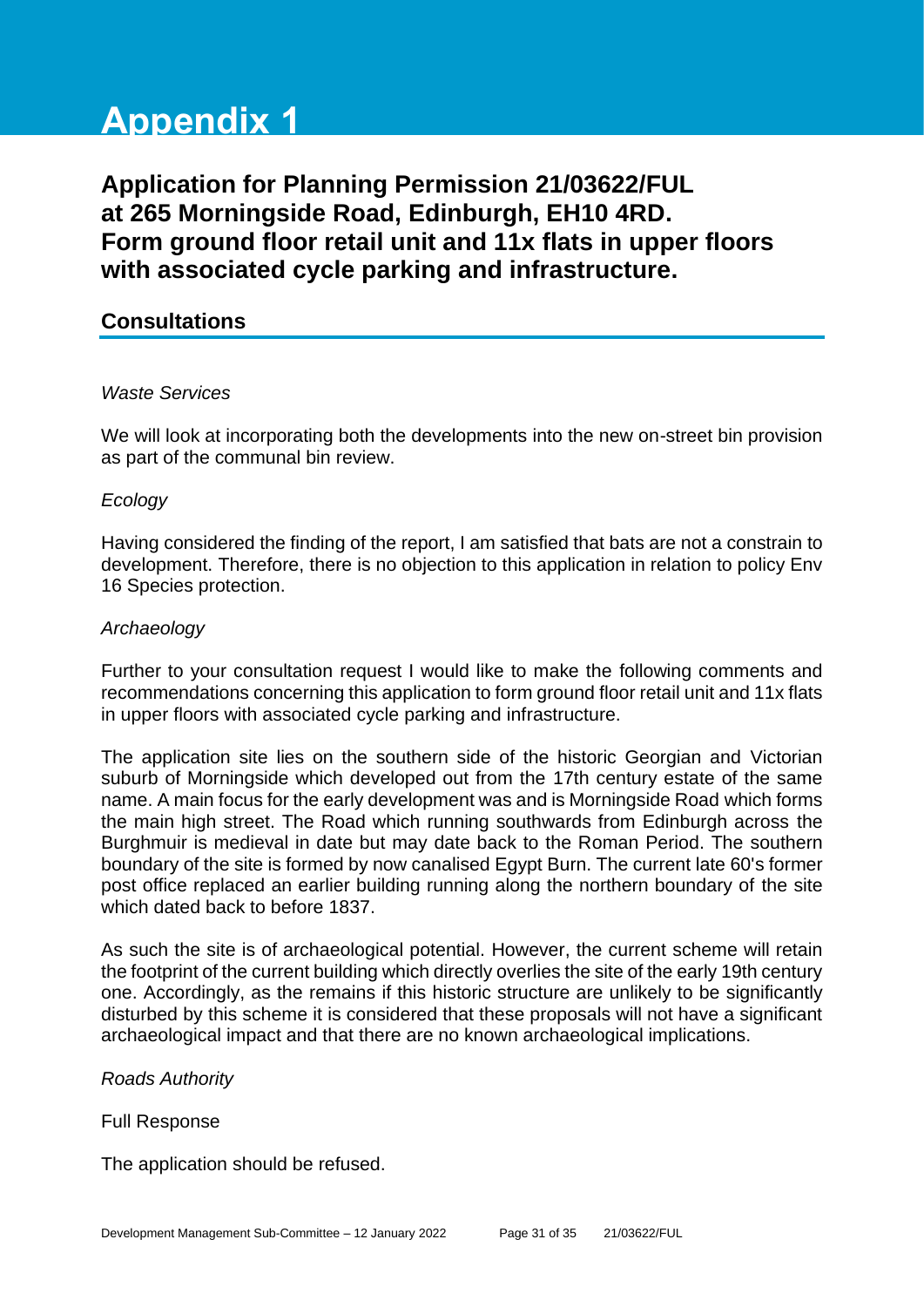Reasons:

Whilst there is no objection to the principle of development on the site, the proposed development requires the stopping up of part of the adopted footway. The Council as roads authority does not support the removal of the footway nor any such stopping up.

Note:

In addition to the above issue, the applicant should be required to address the following:

1.The applicant should consider the provision of car club vehicles in the vicinity of the site in support of the proposed zero car parking and low car ownership;

2.The applicant should consider developing a Travel Plan including provision of pedal cycles (inc. electric cycles), public transport travel passes, a Welcome Pack, a highquality map of

the neighbourhood (showing cycling, walking and public transport routes to key local facilities), timetables for local public transport;

3.The applicant should be advised that, as the development is located in the extended Controlled Parking Zone, they will be eligible for one residential parking permit per property in accordance with the Transport and Environment Committee decision of 4 June 2013. See

https://democracy.edinburgh.gov.uk/Data/Transport%20and%20Environment%20Com mittee/20130604/Agenda/item\_77\_-

\_controlled\_parking\_zone\_amendments\_to\_residents\_permits\_eligibility.pdf (Category D - New Build)

#### *Flooding*

Thank you for forwarding the responses. This satisfies our previous consultation comments. We have the following comment relating to this application.

Prior to construction, the applicant should clear the blockage from the Jordan Burn and confirm that the condition is sufficient to accommodate the development.

#### *SEPA*

1. We have no objection to this application on the grounds of flood risk.

2. The site is outwith, albeit adjacent to the SEPA surface water flood map extent. You can view the SEPA Flood Maps and find out more about them at Flood Maps | SEPA - Flood Maps | SEPA

3. A small culverted watercourse (the 'Jordan Burn') flows along the north of the site boundary. The SEPA Flood Maps do not cover small watercourses (catchments <3km2) but they can still cause flooding. We do not hold information on observed flooding in this location and we are pleased that contact has been made with CEC Flood Risk Management Team for further advice on flood risk in this area, we note no records of flooding have been observed.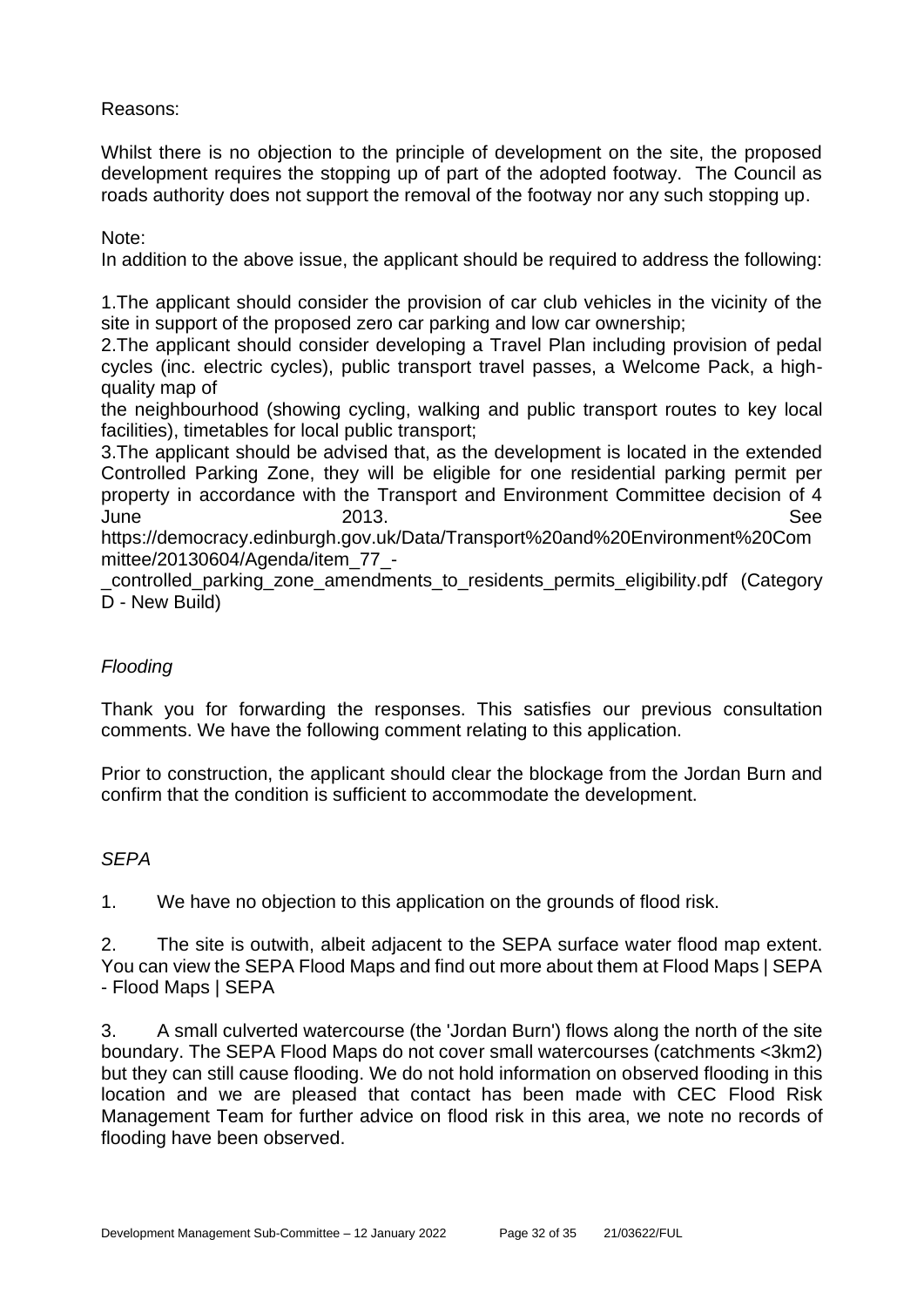4. We welcome the provision of a Flood Risk Assessment for the site (ref: P14790, Goodson Associates Revised FRA, August 2021). We are satisfied that the recommendations from the FRA have been taken into account in the design of the site and development has been limited to land which is unlikely to flood based on all information we hold.

5. Through a comparison of the existing versus proposed plans, we note that there are no proposed changes to land use vulnerability on the basement and ground floor levels. A pedestrian access way will remain over the location of the culverted watercourse on the ground level. The residential flatted development is located on the stories above ground floor level and we are satisfied that the proposal will not introduce highly vulnerable receptors immediately on top of the culverted watercourse that is to remain active. We would not support highly vulnerable (residential) development on the basement or ground floor level due to the increased susceptibility of such site users in the event of a flood. The proposal may however restrict future access to this small reach of the culverted watercourse, though we note from the culvert survey that no manholes have been identified within the site boundary so we are not aware of access currently being available at the site.

6. For information, safe access/egress by emergency vehicles and surface water management are matters under the remit of the local Flood Risk Management Authority at City of Edinburgh Council. It is therefore for City of Edinburgh Council to comment on the acceptability of the proposed flood mitigation measures.

#### *Environmental Protection*

I refer to the above and would advise that Environmental Protection has no objections to the proposed development.

The application proposes the erection of 11 flats above a ground floor retail premises. A retail premises is situated to the north. To the east of the site there is a service lane which serves the Post Office and the adjacent snooker club. A restaurant is also situated to the south-east. A number of residential properties surround the site on Morningside Road and Jordan Lane.

A Noise Impact Assessment (NIA) has been provided in support of the application. Habitable rooms facing west on to Morningside Road and south on to the pedestrian lane will have windows fitted with acoustically enhanced double glazing. A condition is therefore recommended below to that effect.

The NIA advises that noise from the nearby snooker club stems from patrons talking as they enter and exit the premises and occasionally from patrons sitting within the external seating area. The NIA advises that the noise level from the measured snooker club activity will be in line with the local authority criteria during the day-time current operating hours of the snooker club. However the predicted levels may exceed the local authority's criteria within the proposed properties when assessed against an open window attenuation during the night-time period. The NIA advises that: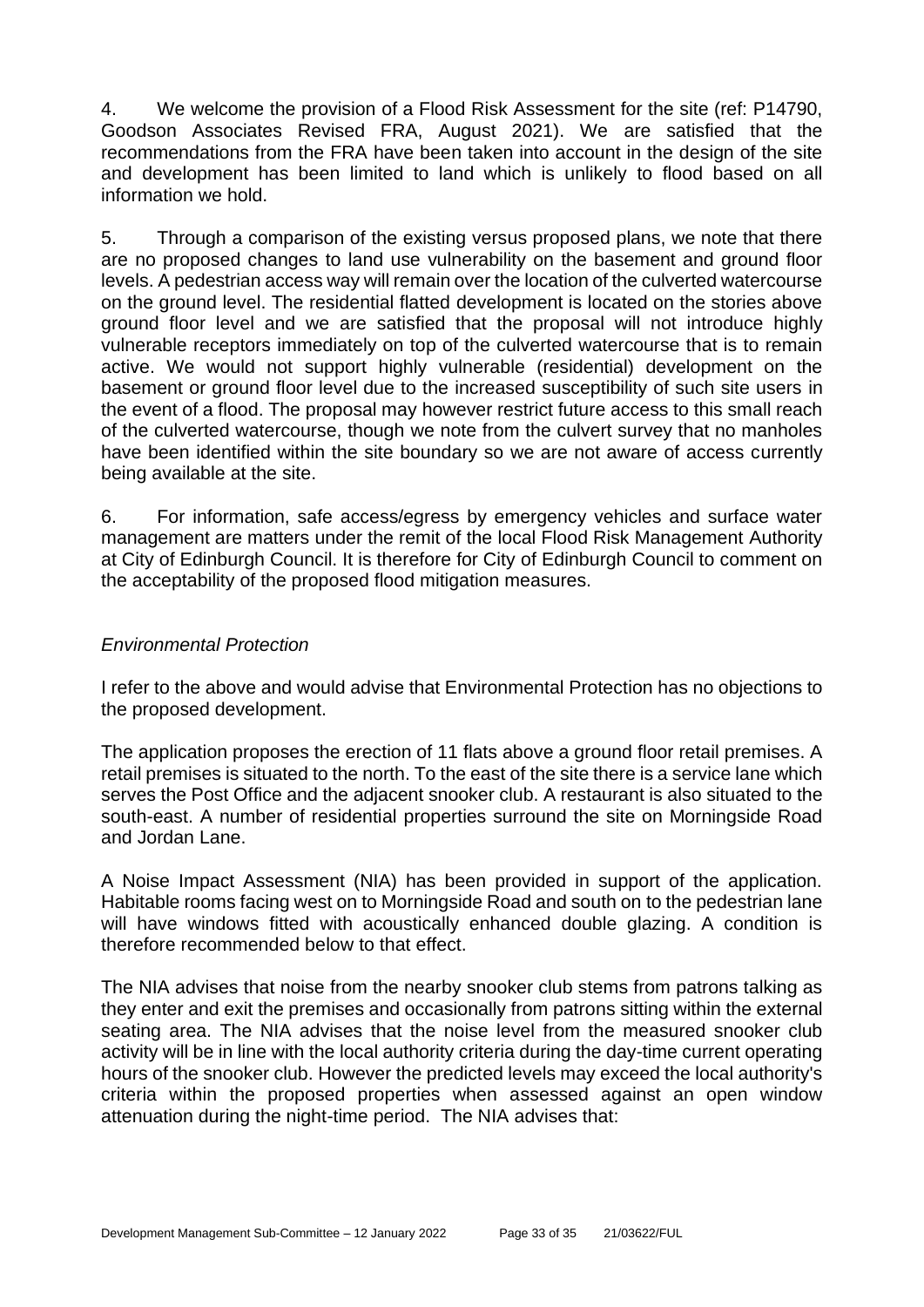1. The main context is that there are existing residential properties already adjacent to the Snooker Club. As far as we are aware the club has operated from this location for many years without causing noise disturbance to the existing residential properties.

2. The closest proposed property will also be subject to road traffic noise and be likely to utilize the specified acoustic glazing outlined within the report which would reduce the internal noise level by an additional -12dB in line with the local authority's criteria when closed.

3. The noise emanating from the seating area and entrance car park of the snooker club is typical of street noise in the area. There is no music noise which is more likely to give rise to complaints.

4. The flats have been designed with living rooms on the eastern most side, keeping sleeping accommodation/bedrooms as far away as possible from any potential noise from the snooker club.

Based on these reasons, the snooker club is unlikely to significantly impact upon the proposed properties and it is also unlikely that the proposed housing will impact upon the operations of the snooker club any more than already exists from surrounding residential premises. Environmental Protection has not received any noise complaints associated with the snooker club affecting existing residential properties and so the club appears to manage noise well. So for this reason, it is accepted that potentially detrimental amenity impacts associated with the snooker club are unlikely to be exacerbated by this application.

The NIA has also considered noise from proposed plant and the proposed ground floor commercial premises. In this regard, a maximum permitted noise specification has been recommended for plant noise and a separating floor specification recommended to address operational noise. The details of which have been recommended within a condition below.

#### Air Quality

Morningside Road can be very congested with road traffic and is a major thoroughfare route into and out of south Edinburgh to the city centre. The applicant therefore proposes a car free development which is supported by Environmental Protection. However, in contrast, the application proposes to utilise gas as a means of water and spatial heating for the units. Gas only serves to increase background NO2 levels within an area already affected by high levels of the pollutant and so it is disappointing to see gas boilers being proposed within this new city development. Environmental Protection therefore does not support this aspect of the development.

However, on balance, Environmental Protection does not object to the application subject to the following conditions:

#### **Conditions**

1. Glazing requirements as shown on drawing 2930(PL)08, 09 & 10 and dated June 2021 should be installed prior to occupation of the development.